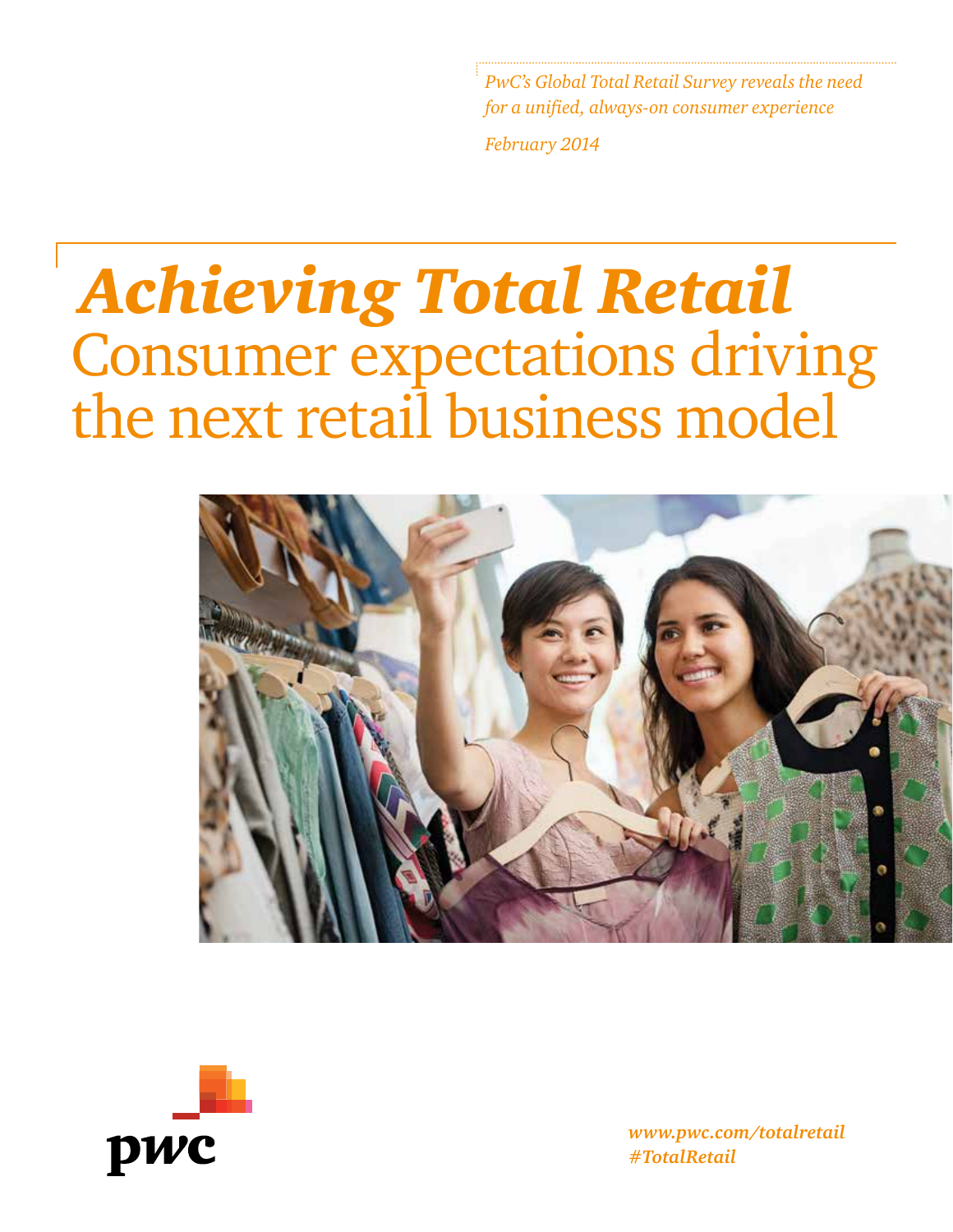## *Contents*

| <b>Executive summary</b>                                                                   | 2  |
|--------------------------------------------------------------------------------------------|----|
| <b>Eight customer expectations</b>                                                         | 10 |
| A compelling brand story that promises a distinctive experience                            | 11 |
| Customized offers based on totally protected, personal<br>preferences and information      | 14 |
| An enhanced and consistent experience across all devices                                   | 17 |
| Transparency, real time, into a retailer's inventory                                       | 20 |
| Favorite retailers are everywhere                                                          | 23 |
| To maximize the value of mobile shopping, both store apps<br>and mobile sites must improve | 26 |
| Two-way social media engagement                                                            | 29 |
| "Brands" act like retailers, and we'll treat them that way                                 | 32 |
| Final thoughts on the next retail business model                                           | 34 |
| <b>Survey methodology</b>                                                                  | 36 |
| For more information                                                                       | 37 |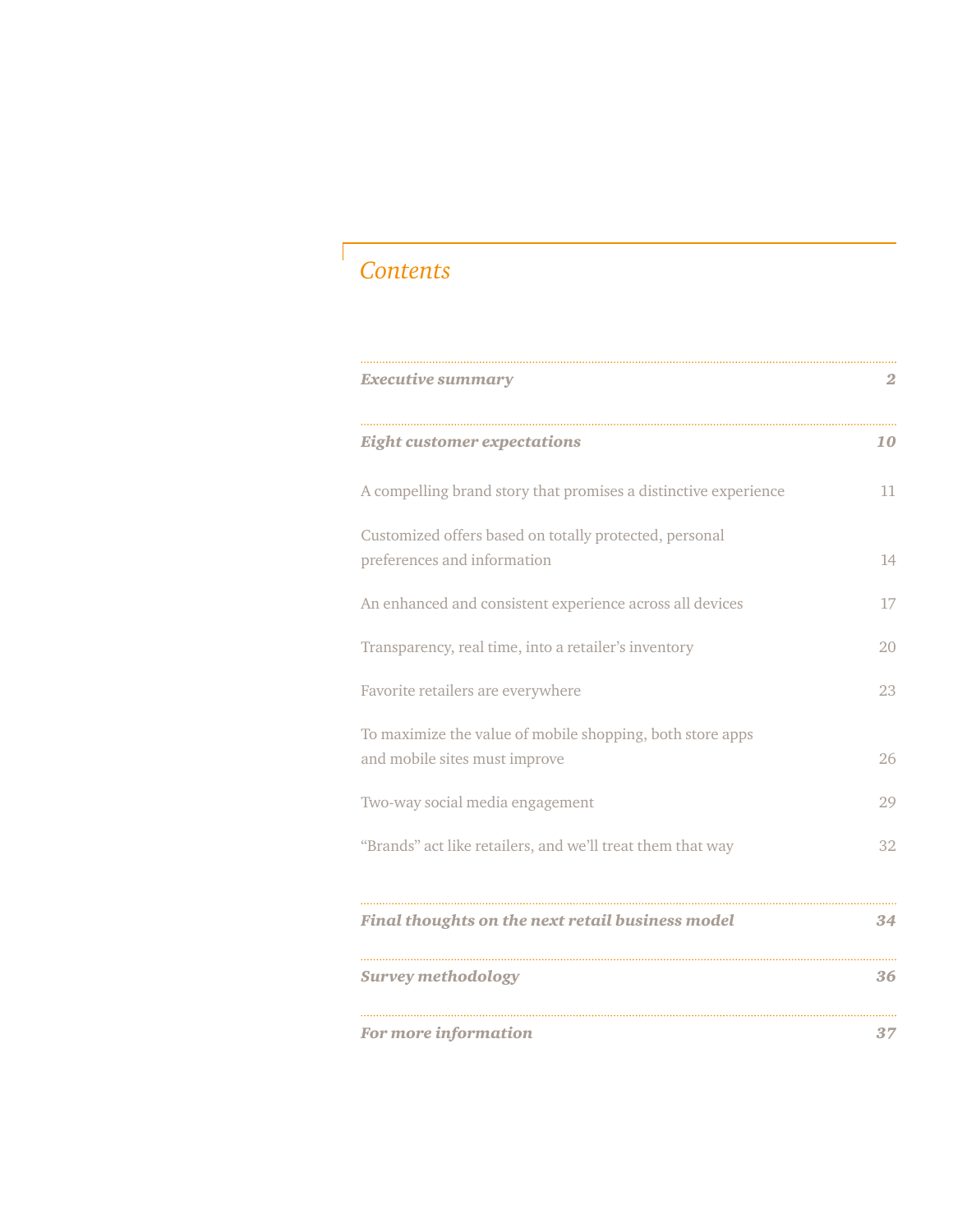## *Executive summary*

## *It's a high bar our survey participants*

*have set for retailers:* compelling in-store technology, an "always-on" 24/7 service mentality, real-time insight into product availability at individual stores, and consistent prices and offerings across a retailer's assets. Within our data we've unearthed eight expectations, which you'll find featured throughout this report, along with their implications for the next retail business model.

# One unified experience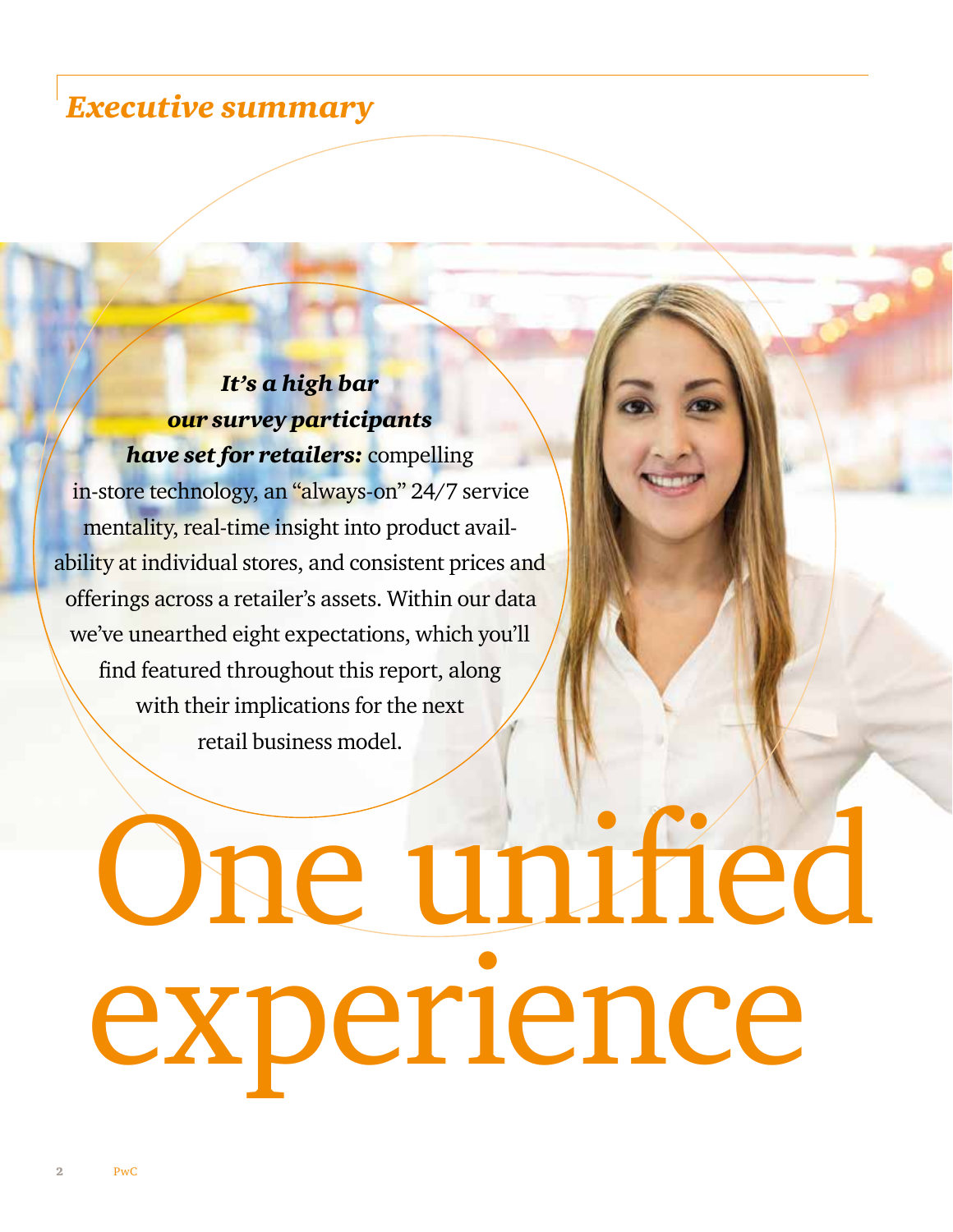### *5 continents, 15 territories, 15,000 online shoppers surveyed*



s a student of history and economics, I love to read about the past with a view to understand where the world is headed. While no one has a crystal ball, understanding prior geopolitical, consumer and economic developments helps us to consider the probabilities of what is most likely to happen in the future.

Whether I'm reading *G-Zero,* by Ian Bremmer or *The Age of the Unthinkable*  by Joshua Cooper Ramo, the last thing on my mind is how I actually purchased the book. Maybe I was shopping in a physical bookstore or maybe I made an online impulse buy after reading a review. But, as a book consumer, I'm not adjusting my desires based on these two very different shopping "channels." I just want to find a good book with a minimum of effort.

Maybe I'm in a hurry; can I complete the transaction quickly? Can I find the book I'm looking for? Is it a pleasant interaction?

The key question is: Do I want to repeat this particular shopping experience?

It turns out that my desire for a seamless customer experience is very similar to other consumers around the world. This report, our seventh in a series, is based on our 2013 survey of more than 15,000 online shoppers in 15 different territories. In it, we report that today's consumers now view multichannel shopping as a given. Convenient physical stores, a website capable of handling purchases, a mobile site or app—these capabilities are simply the price of admission for a healthy relationship with a consumer.

Today's consumers now view multichannel shopping as a given.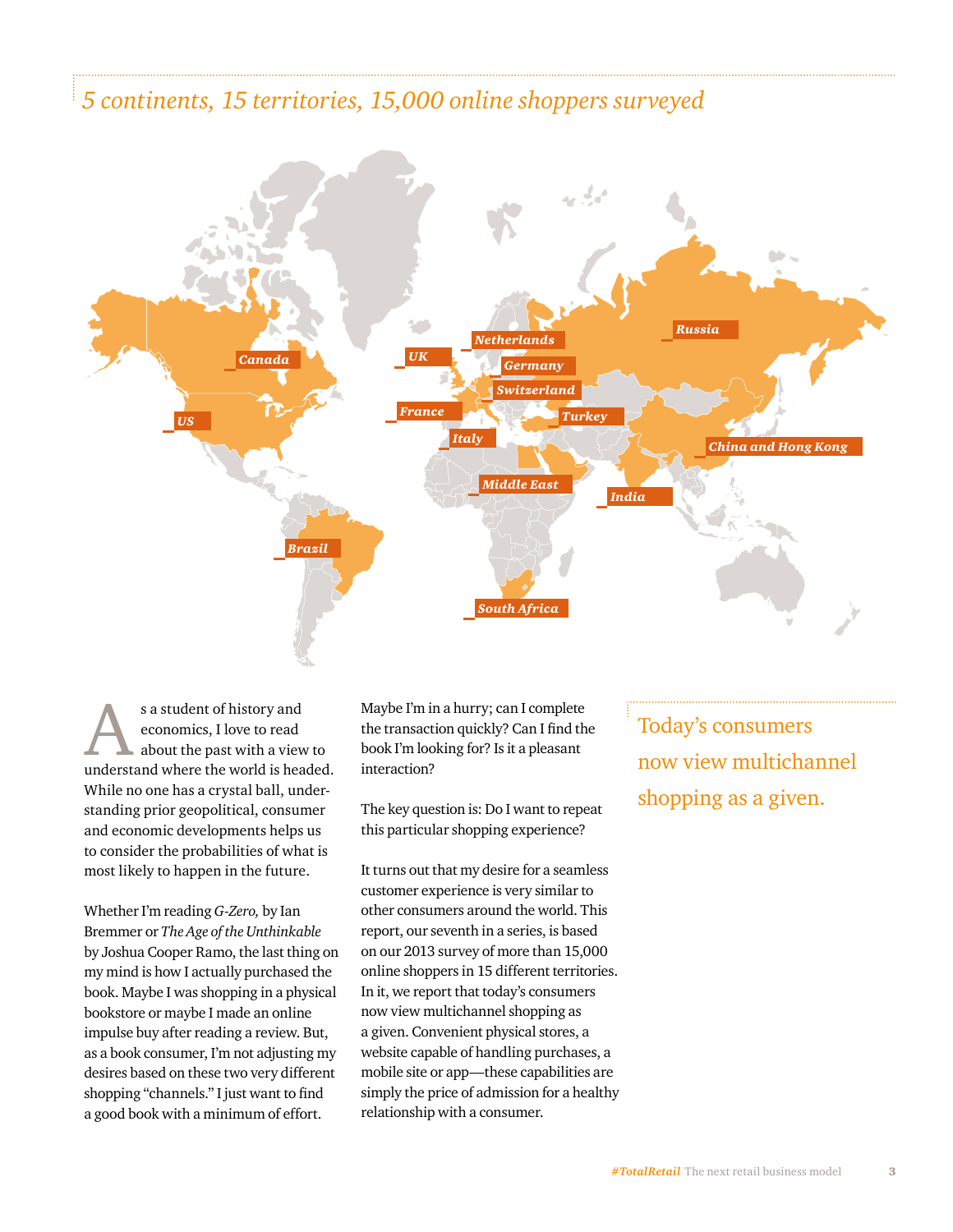It's a high bar our survey participants have set for retailers: compelling in-store technology, an "always-on" 24/7 service mentality, real-time insight into product availability at individual stores, and consistent prices and offerings across a retailer's assets. Within our data we've unearthed eight expectations, which you'll find featured throughout this report, along with their implications for the next retail business model.

#### *The legacy of multichannel*

It is still very much in vogue among retailers to celebrate shopping channels, as if the physical store and the different devices through which online sales are conducted—the laptop, tablet, or smartphone—are standalone pipelines to the consumer.

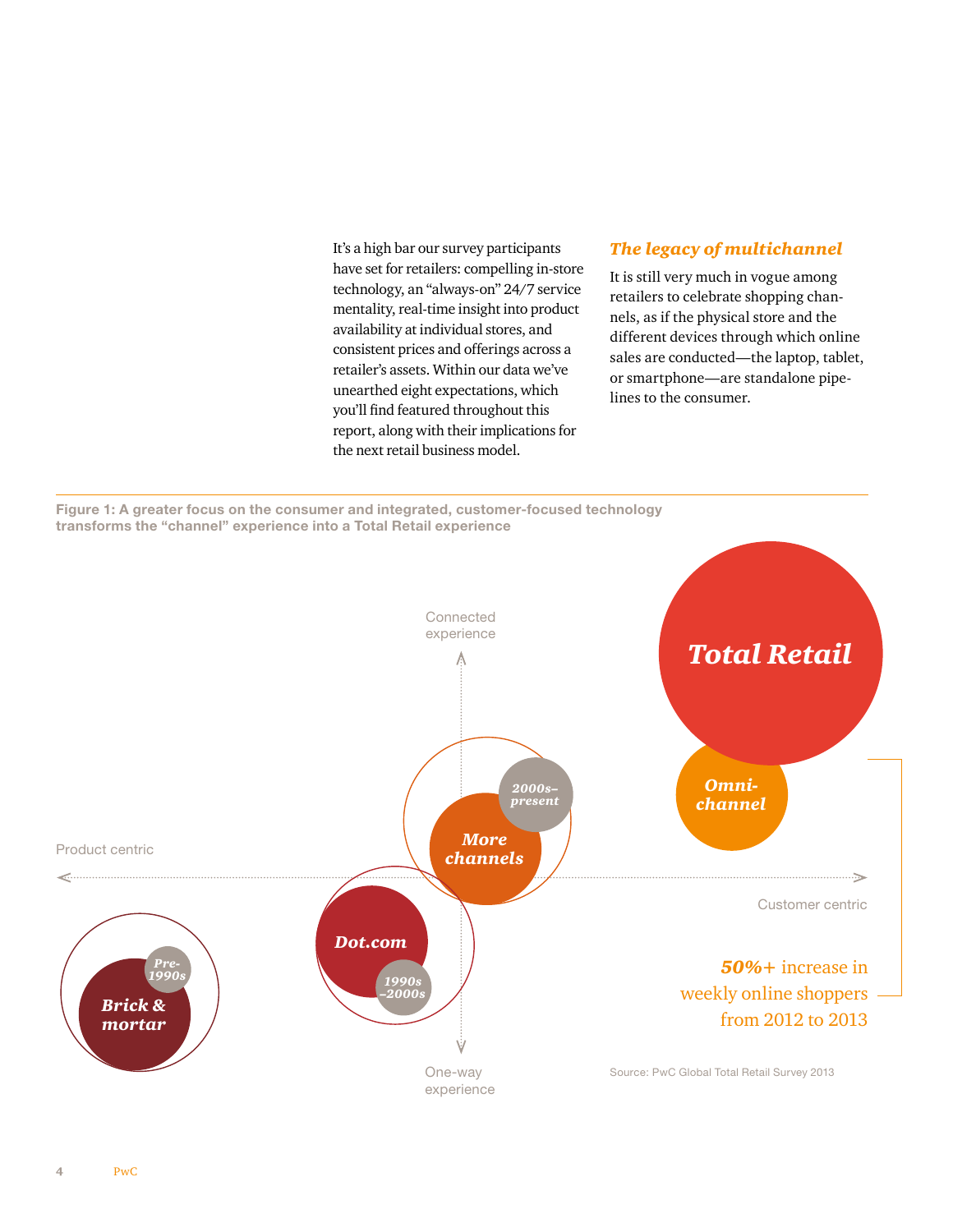In many ways this fidelity to the channel is understandable. The phrases "multi channel" and "omnichannel" have been useful for retailers as a framework to think about the different avenues afforded by e-commerce and as a road map for how to shore up their func tionality. It makes sense that retailers initially responded to the challenges of digital commerce by attempting to manage on a multichannel basis in the back office. But the result today is an expensive channel-focused model that involves multiple marketing, merchan dising, and supply chain teams; need lessly complex, individually broken-out profit and loss statements; and even different accounting methods based on the channel from which sales originate.

Similarly, at the customer-facing end of things, barriers have hardened among sales channels. Trade promotions are inconsistent across channels, products are unavailable in-store because units already were sent from distribution centers to fulfill web orders, customer loyalty information is haphazardly applied across channels, and even basic customer payment information has to be re-typed again and again. The costs and complexities of continuing on this path are too great and offer too few rewards for the customer experience. It's a faulty formula doomed to failure.

#### *Thinking beyond channels to Total Retail*

Contrast this state of affairs with the mindset of the digitally empowered consumer as shown in Figure 2 on the following page. Today's non-stop

The costs and complexi ties of managing on a multichannel basis are too great and offer too few rewards for the customer experience.

customers have taken things into their own hands and become more tech-savvy than retailers. Customers have embraced show-rooming, learned how to exploit their own shopping data for deals, and become experts at taking advantage of online coupons and offers.

Consumers have the tools, literally at their fingertips, to immerse themselves in a retailer's brand but also to skewer that brand on blogs or social media if the brand promise is broken, the shopping experience disappoints, or a purchase costs more than expected. In this year's survey, for example, 55% of our global sample provided positive or negative comments about their experi ences with a product or brand on social media. In other words, if customers feel strongly enough about a brand, expect them to spread the word.

To respond, retailers need to embrace what we at PwC are calling Total Retail. Total Retail means two things: a unified brand story across all chan nels that promises a consistently superior customer experience and an integrated back-office operating model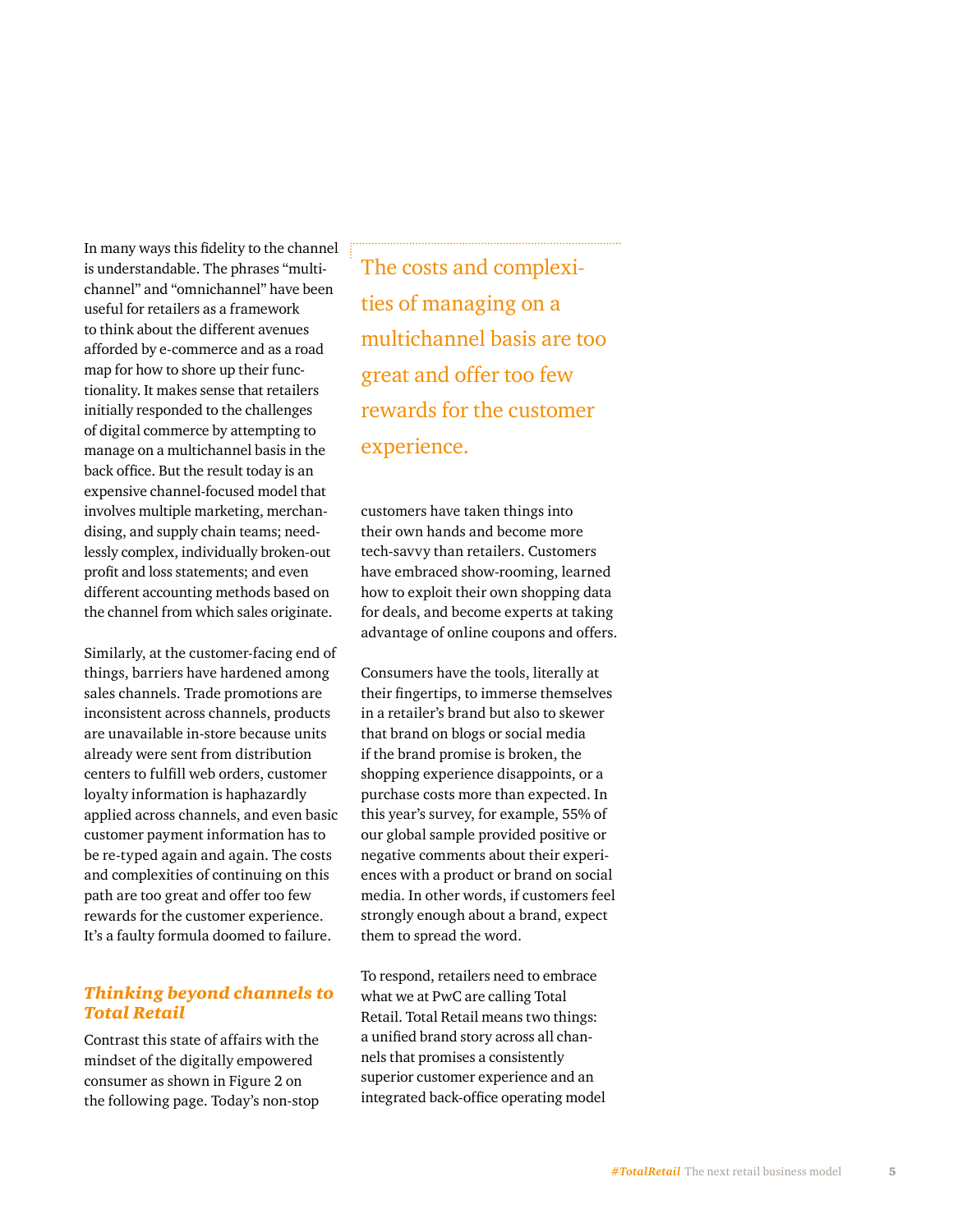with agile and innovative technology. While retailers are fond of saying that customers are educated and empowered as never before, Total Retail entails doing something about it by focusing the retail business model on the customer.

In our experience, single-point solutions for each separate channel are not nearly enough. What's needed is a Total Retail business model transformation that incorporates supply chain, marketing and sales, and finance.

#### **Figure 2: Digitally empowered consumers embracing social media to connect with brands**



Q: Which of the following have you done using social media?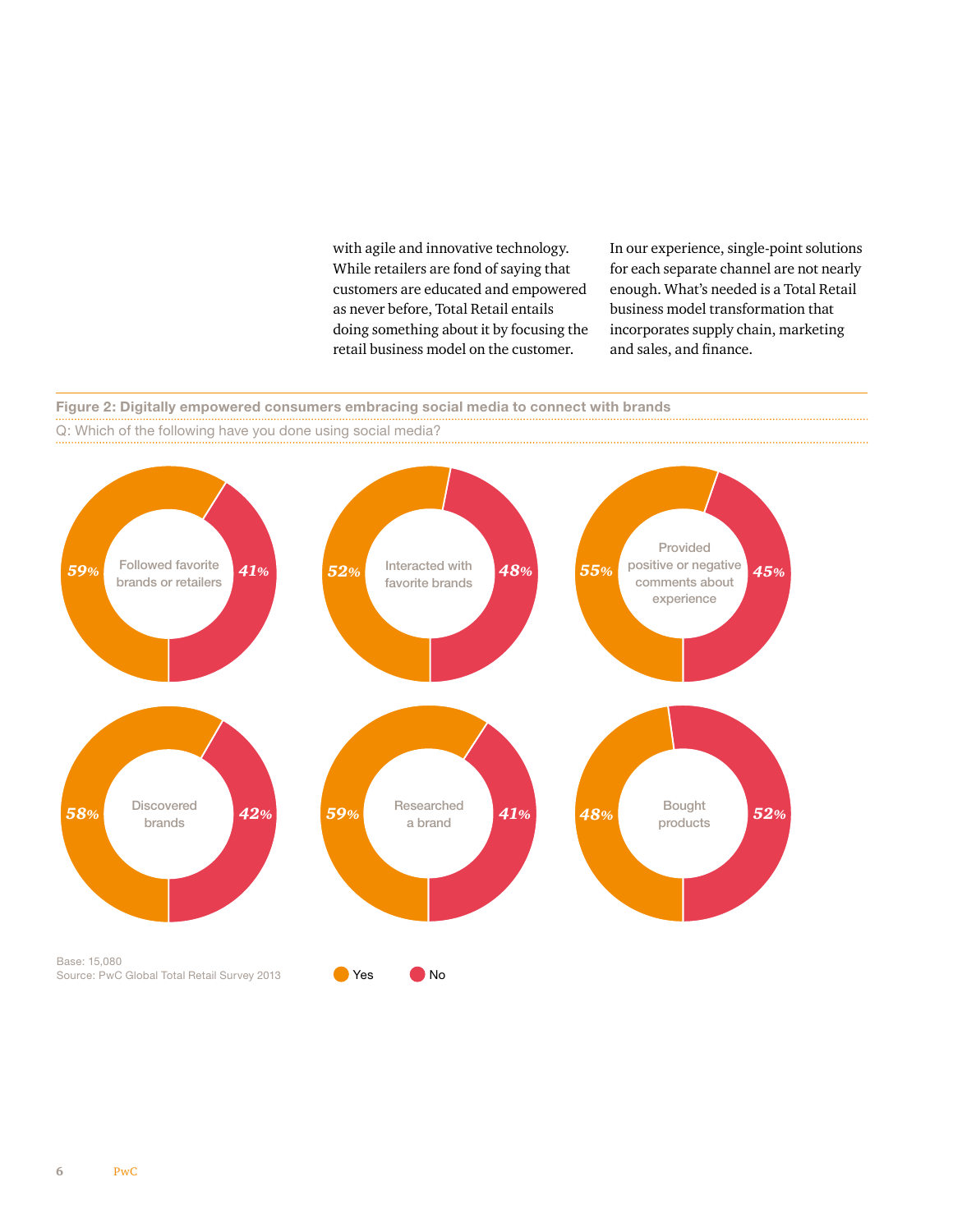#### *Great expectations*

The customer expectations we feature in this report all have specific business model ramifications for retailers. In this year's data, for example, we've noted fairly strong growth in the number of survey respondents who used tablets and smartphones for shopping.

In this year's research, 41% of global shoppers who took the survey bought products through tablets, compared with 28% in 2012, and 43% of our respondents purchased products through smartphones, compared with 30% in 2012. One could reasonably surmise that one of the customer expectations being expressed, then, is for an enhanced and personalized experience across devices. Online shoppers will expect that product promotions, offers, and other communications will be available in the store and also work on every kind of mobile device, from the smartphone to the tablet to whatever wearable technology becomes popular in a few years.

A total retailer will have prepared for this customer expectation by embedding digital marketing materials with the appropriate formatting necessary to be readable on all of these devices. Sound easy? When we asked our global survey respondents why they don't use their mobile phone for shopping, more than 40% said the screen is too small, illustrating the difficulties in designing shopping features that work intuitively on such a device. It's a good bet that many retailers don't have the technology processes or in-house skills to design an elegant

#### Our eight consumer expectations



*A compelling brand story that promises a distinctive experience* **Favorite retailers are everywhere**  $\Box$ 



*Customized offers based on totally protected, personal preferences and information*

*An enhanced and consistent experience across all devices*



*Transparency, real time, into a retailer's inventory*

shopping architecture on a screen that two out of five consumers believe is too small to comfortably execute a shopping transaction.

Another expectation we'll examine in this report is real-time transparency into a store's inventory. When we asked which in-store technology our survey participants most wanted, it was the ability to transparently view—on their own, without having to engage with staff—a retailer's stock to see where they can get a particular product. Globally, 46% of our survey participants said that they would like the capability to "check other store or online stock quickly." The basic idea here is very simple, but the inventory and operational ramifications are enormous. Total customer visibility into inventory means that whatever the customer wants to buy, and however that inquiry is made, retailers need systems that talk to one another.





*To maximize the value of mobile shopping, both store apps and mobile sites must improve*



*Two-way social media engagement*



*"Brands" act like retailers, and we'll treat them that way*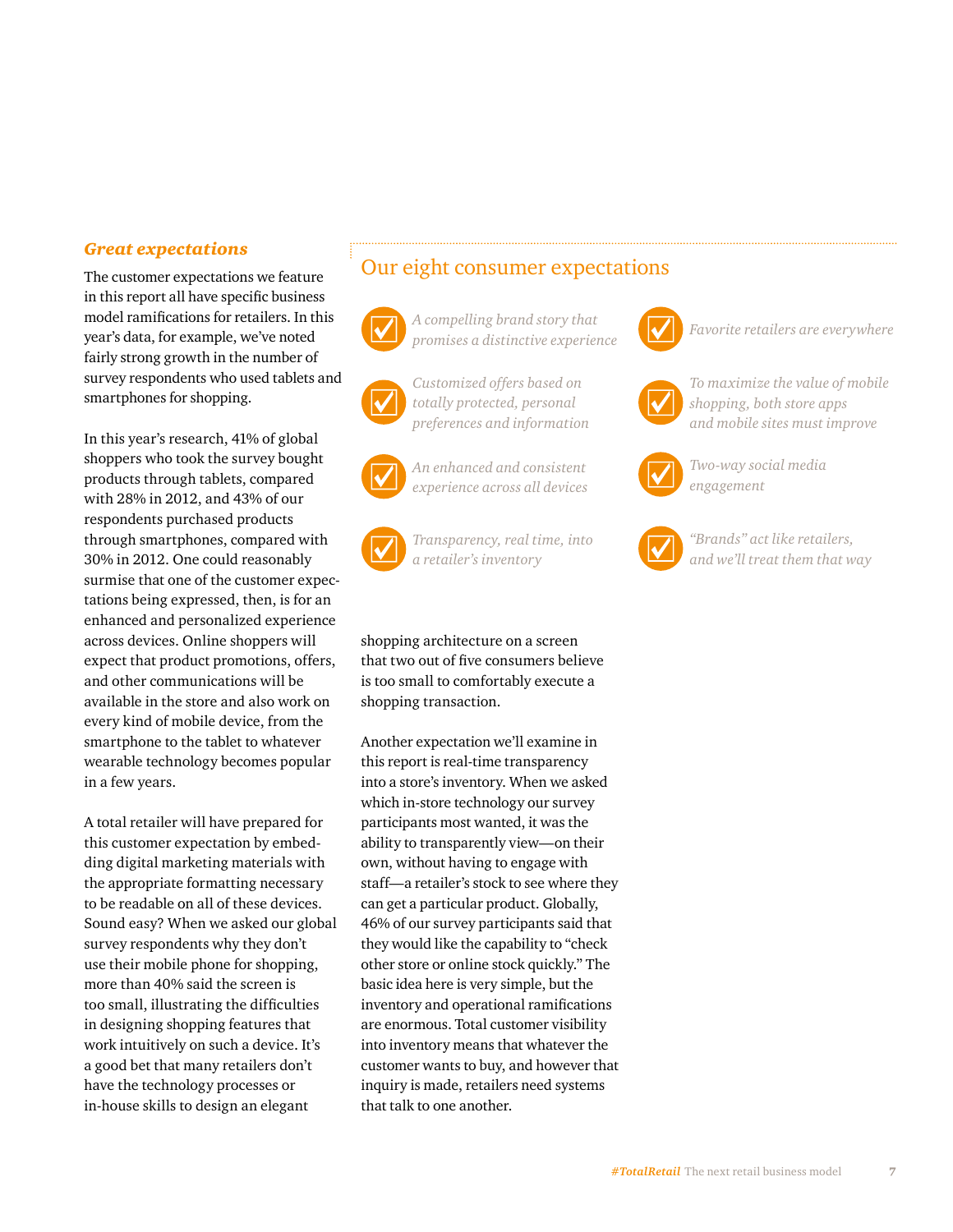**Figure 3: Building the next retail business model**



anyone, anywhere

*A customer-focused organization,* instead

#### *Building blocks for the next retail business model*

Retail CEOs know that action is needed. According to PwC's 17th Annual Global CEO Survey, published in January 2014, 56% are planning aggressive action to change their business model; but what are the specific steps? The changes to the retail business model that we highlight in this report can add up to very significant changes in how retailers operate. In fact, the CEO Survey also finds that 53% of retail CEOs have change programs under way or planned for their organizational design. In the area of organizational change, the move away from a channel focus to a customer focus can have huge implications for the retailer C-suite and how those executives interact with the business units within a retail organization. As our firm works with retail clients, for example, we see an increasing need for a chief customer officer who "owns" the customer experience and what we call the "demand chain" part of the business, such as marketing, social media or customer service centers. Another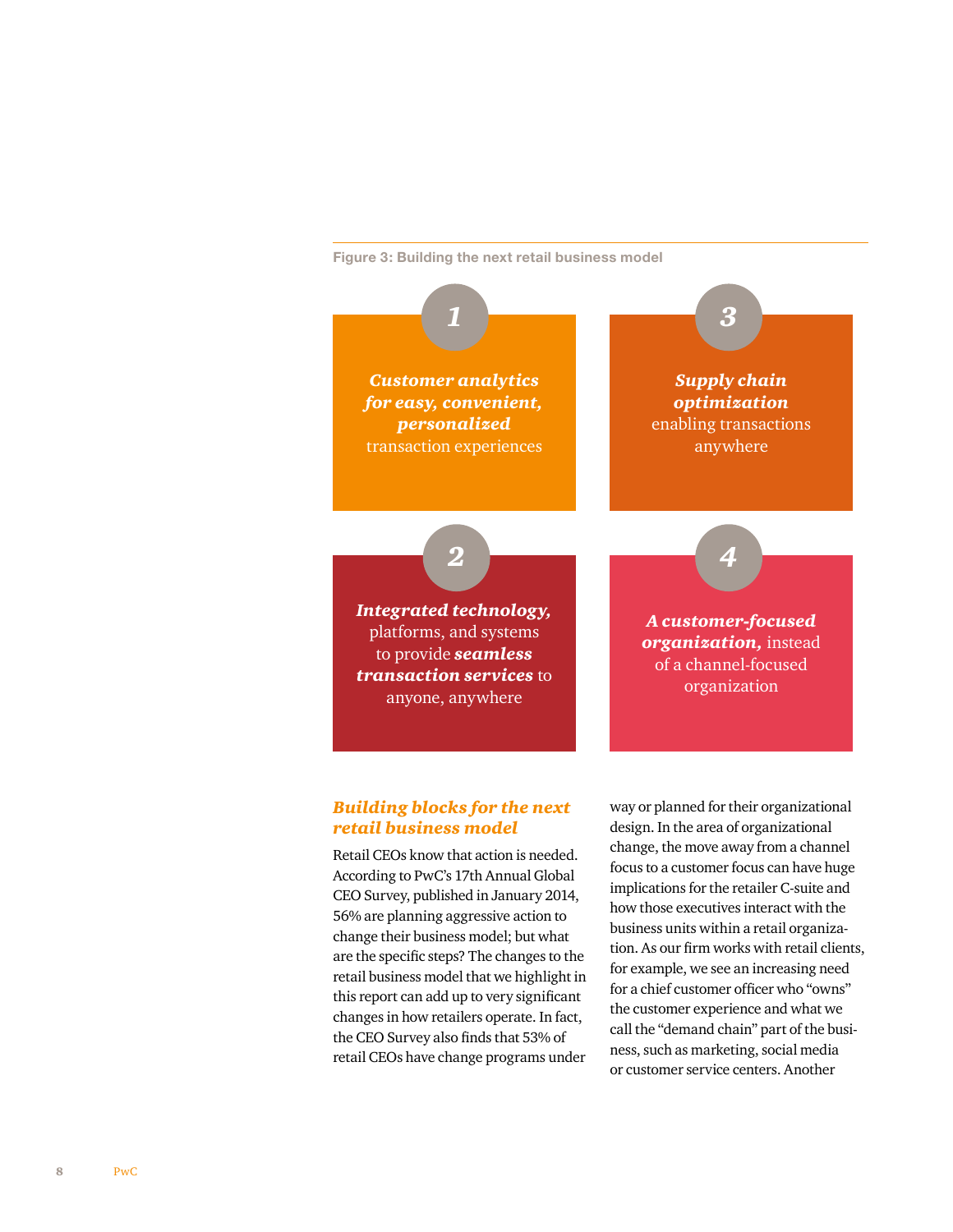welcome addition to many retail management teams would be a head of sales responsible for all sales revenues, regardless of channel.

Also included in this report are profound technology implications for the retail business model. First and foremost is that IT's main purpose must evolve from enabling operational efficiency to driving a superior customer experience. Second and closely related is how IT generally is regarded by many: as a cost center rather than as a strategic enabler. In a recent survey of retail executives, for example, 45% of CIOs report to the CFO or the COO, whereas 65% of CMOs report to the CEO or board.1

Integrated technology platforms, as well as organizational change, are two of the four business model building blocks that lay the foundation for many of the more specific business model adaptions we talk about in this paper. The other two are supply chain optimization (which probably comes as no surprise) and customer analytics, which is crucial for many of the business model changes that relate to the new power of the consumer.

If retailers can refocus on customer expectations as the foundation of their business model, the building blocks they need will flow from there: the technology needed to share customer data across channels and engage

with consumers outside the store or factory walls; the analytic tools that can help make sense of point-of-sale and other proprietary data; a supply chain rooted not in cost efficiency but in getting customers what they want, where and when they want it; and the change management needed to align the organization around its new customer centricity.

With these building blocks and the many retail business model implications we feature in this report, PwC is hoping to offer a fresh perspective on the store of the future. Within a few years, we think the retail sector will be talking a lot more about how retail business models need to adapt. The goal of this paper is to help companies have that conversation today.

Thanks for reading, and I hope you find this report helpful.

John G. Maxwell *Global Retail and Consumer Leader*

The Total Retail business model marries a consistently superior customer experience to a back office with agile and innovative technology.

<sup>&</sup>quot;The New Cost Structure of Retail IT." Q4 2013, EKN.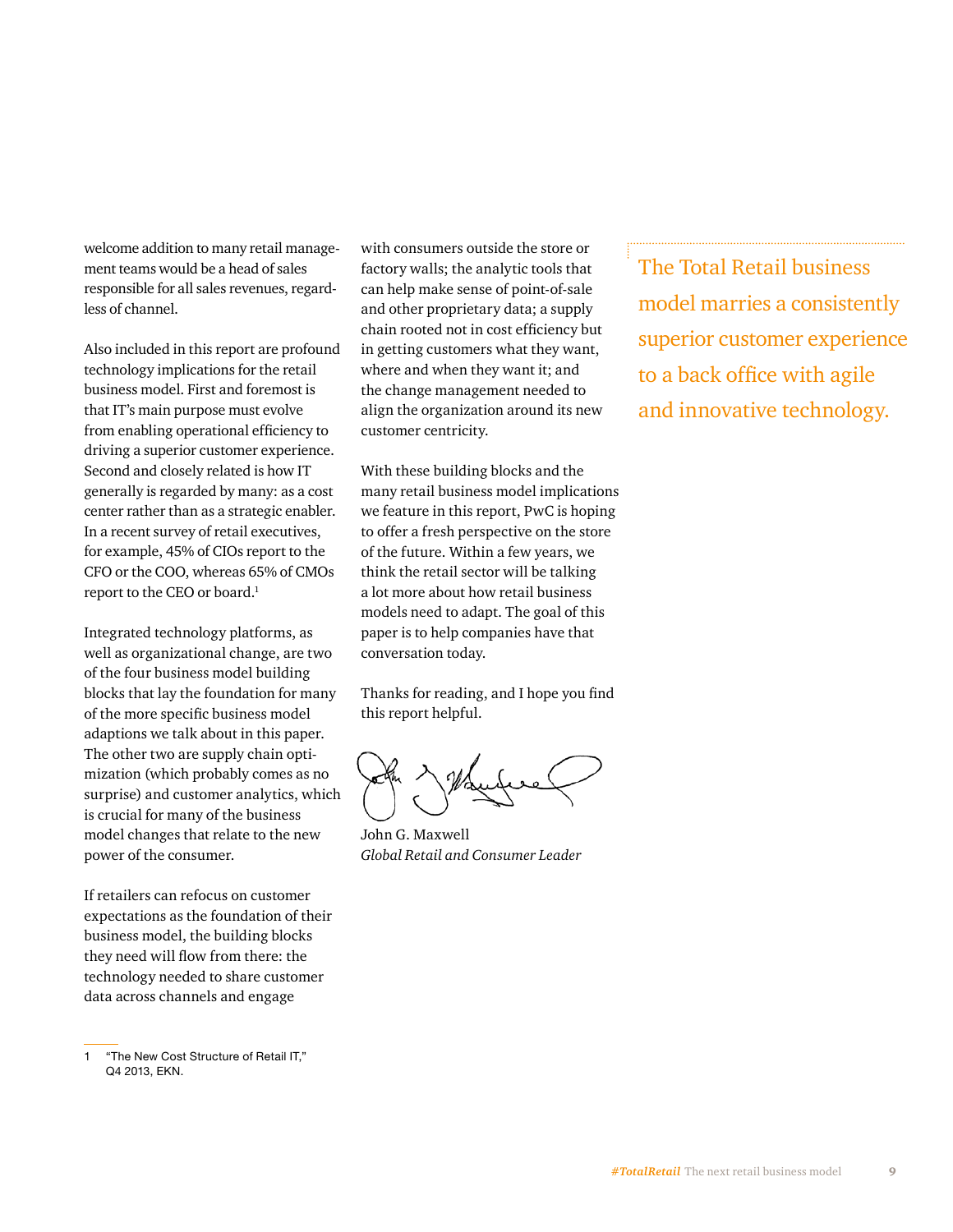## *Eight customer expectations*

*Why have we linked consumer expectations with the retail business model?* For too long, the customer has been of interest mainly to the sales department or to market research. But today, consumers empowered by technology have enormous expectations that raise the bar for every part of a retail organization.

> UP survey shows that<br>
> consumers have beco<br>
> agnostic about chann consumers have become agnostic about channel and want a unified customer experience: consistent promotions across channels, loyalty programs recognized in-store

and online, price consistency, and stored personal credit card and other ID information to speed transactions. We've looked at our survey findings and grouped them into eight overall customer expectations.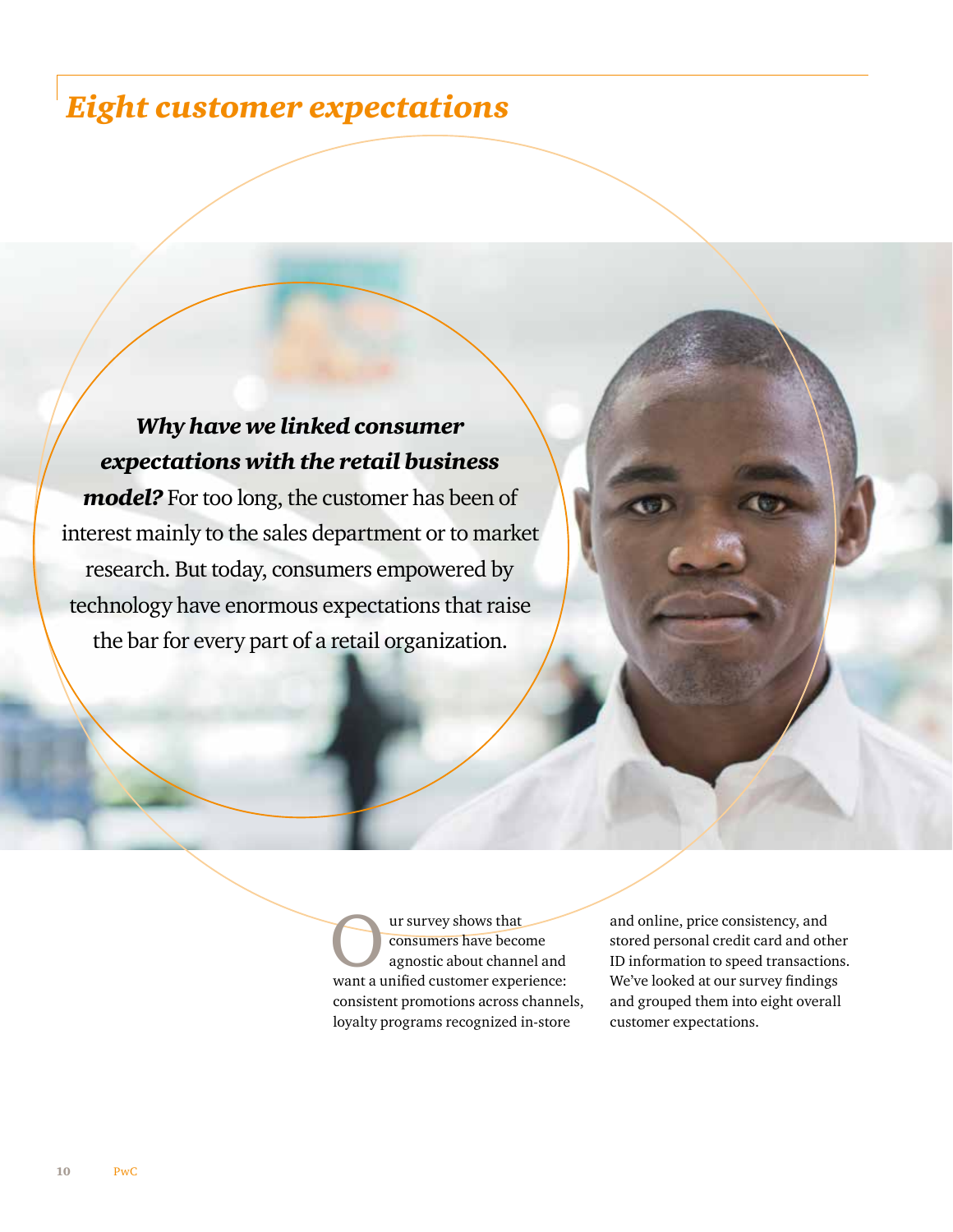## *A compelling brand story that promises a distinctive experience*

A compelling brand narrative can be as much a contributor to retail success as the customer experience itself.

Several different data points from our survey suggest that global consumers are hungry for reasons to stay with a particular retailer or set of retailers. And while it wasn't our intention at the outset of our survey to measure online shoppers' reactions to certain brands, it appears as if a compelling brand itself—outside of the actual shopping experience—can exert a strong pull on consumers.

#### *The consolidation trend presents an opportunity*

First, let's talk about the enormous opportunity for retailers that can connect emotionally to consumers. Our data show that a clear consumer motivation exists to embrace a select group of favorite "go-to" retailers. Global shoppers, according to our survey, are shrinking their shopping footprint to just a few retail brands. When we asked survey participants to choose the number of retailers they shopped with over the previous 12 months, from a list of 30 well-known domestic retailers from their country, 15% of our global sample responded that they shopped with just one retailer, an increase of 7% from 2012. That same trend held in the "2 to 5" favorite retailer range, as 43% selected this choice as representing the number of retailers they shopped with in the previous year.

**Figure 4: Number of retailers shopped with over the last 12 months** Q: Have you shopped with any of the following retailers over the last 12 months through any channel?



Note: Information was calculated from specified lists of specific country retailers and excluded online-only retailers. Base: 15,080 (2013); 11,067 (2012) Source: Global PwC Total Retail Survey 2013

On the other hand, the percentage of survey participants who said they shopped with 6 to 10 retailers fell from 35% to 27%, and the percentage who shopped at between 11 to 20 retailers fell from 21% in 2012 to 14% in 2013.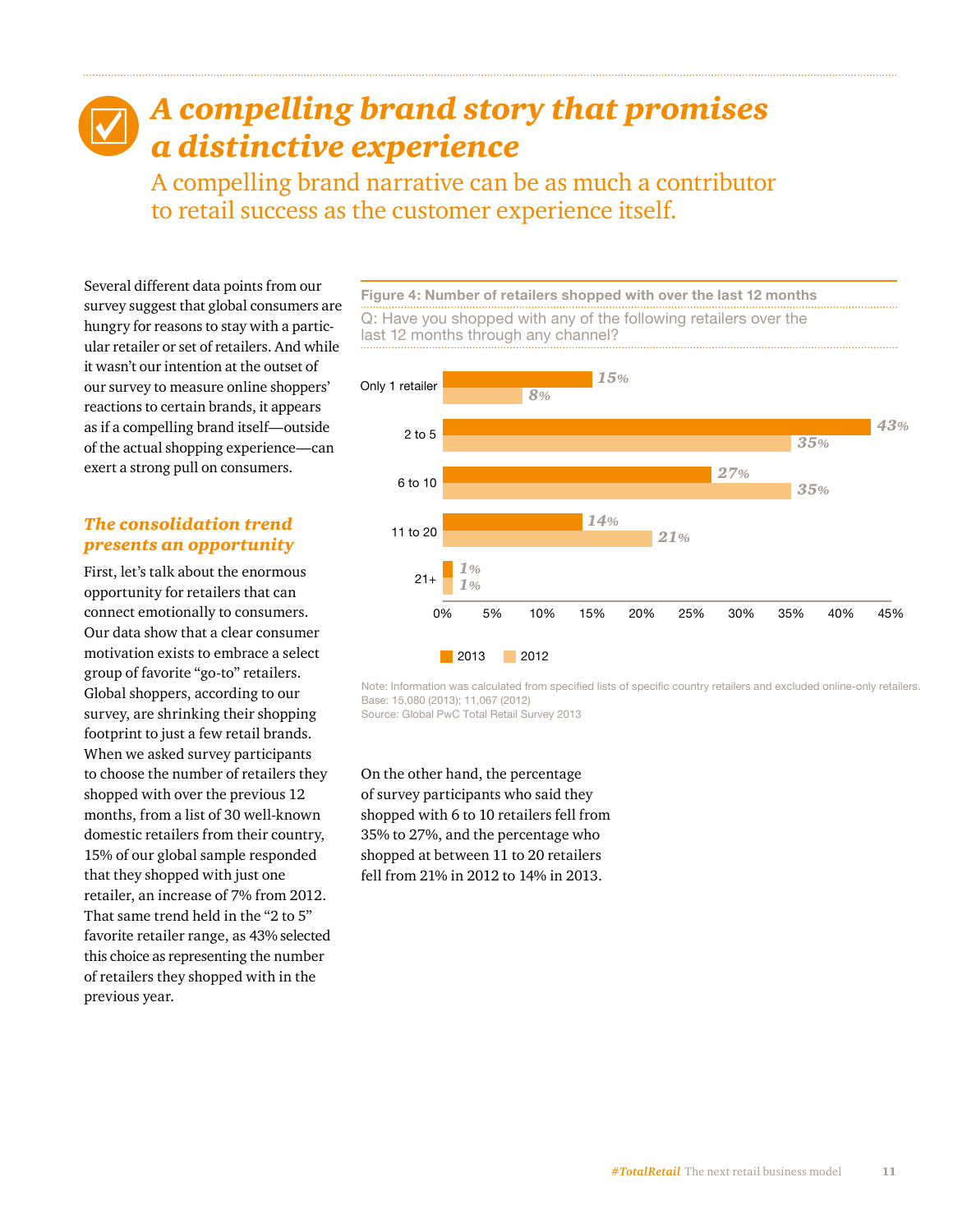#### **Figure 5: Number of retailers used by multichannel shoppers over the last 12 months**

Q: Of the retailers where you shop, please specify if you have purchased something from them in-store and/or online. Select all that apply.



Note: We have defined a multichannel shopper as someone who purchases from at least two of the following channels: physical store; online via tablet /PC or via mobile/smartphone. Base: 4,869

Source: PwC Global Total Retail Survey 2013

*Brand trust* is the number one factor consumers give for shopping at their favorite retailers.

When we looked at the data from another point of view—the number of retailers used by multichannel shoppers (these shoppers are defined as those who purchase from at least two of the following channels: physical store, online via tablet/PC, or online via mobile/smartphone)—46% of those shoppers frequented just one retailer, and 48% shopped with between 2 to 5 retailers. Just 5% said they used 6 to 10 retailers.

Whatever is behind this consolidation trend, the new normal in retailing is that shoppers are searching for reasons to consistently visit a small number of retailers. The question is, which retailers will they choose and why?

#### *The pull of a strong brand*

Certainly price and product availability are time-tested reasons for choosing a store. "Inexpensive/reasonably priced" is an option that 85% of our survey respondents chose when we asked why they shopped at their favorite retailers. But a closer look reveals that the number one reason people shop

at their favorite retailers is this one: "I trust the brand," with 86% of respondents concurring. In addition, 81% said they liked the "store, its location and staff"; 64% said they shopped at favorite retailers because of "different, interesting marketing that catches my imagination;" and 50% shopped at their favorite retailers because of interesting things the company is doing on social media. In other words, a high percentage of our survey participants were attracted to brands that tell a story in an engaging manner.

Many retailers have excelled at establishing a very strong brand promise that solidifies a core of loyal customers. Nordstrom's shopper-friendly brand, famously highlighted in business author Jim Collins' *Good to Great,* is personified in its employees, all of whom carry a business card and are trained for just about any customer contingency. Whether the brand promise is centered on employees (Nordstrom), granular knowledge and a willingness to go the extra mile or other attributes like community involvement or low price, living up to that promise can make all the difference with consumers.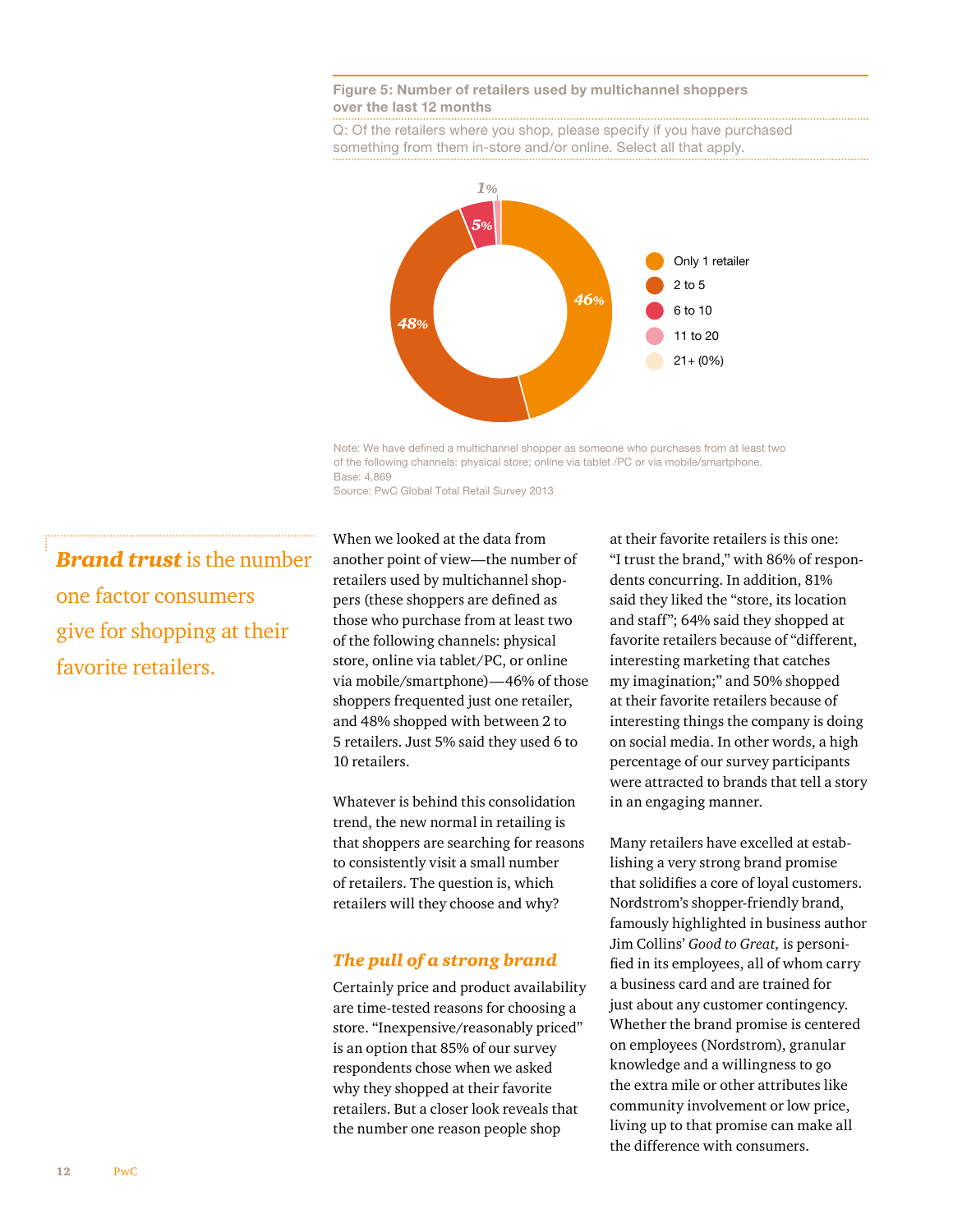#### *Business model implication: To help strengthen a brand, change how that brand is communicated, both internally and externally*

Retailers typically under perform in terms of brand value. For example, in Interbrand's 2013 "Best Global Brands" list, only two retailers—Louis Vuitton and Amazon.com—registered in the top 20 based on brand value. That compares with eight technology companies, four automotive companies, and four consumer companies. This lack of brand heft particularly is true for those retailers that could be considered aggregators of other brands.

"A lot of retailers don't have a brand of their own, so it's hard for consumers to really put their hands on their hearts and say, 'Why should I spend money with you?'" said Matthew Tod, a PwC UK partner who specializes in working with retail and consumer packaged goods companies. "Retailers must develop a very clear proposition and a brand that means something to the consumer."

Building that brand often starts internally. For example, most of Nordstrom's employees probably don't come to work on their first day with a clear vision of the retailer's brand promise. Through training programs, the company instills both its brand promise and the freedom to creatively delight customers. Emphasizing the brand promise during the hiring and training process is not a complicated change to most retailers' HR models—but it's one that could pay big dividends to brand health.



In-store WiFi and sales associates who can take payments away from registers were two popular in-store technology choices in our survey.

Externally, retailers need to greatly improve how they communicate their brand. PwC US principal Sean O'Driscoll, who helps clients engage with customers more successfully through social media, advised, "Many organizations still 'broadcast out' what they want people to learn about their brand. It's not about broadcasting out to customers, it's about engaging with customers." For many retailers, that could mean a dedicated social media staff to run campaigns and competitions, a formal process to respond to customer comments left on social media, and less traditional advertising rather than other kinds of branded content such as social media blogs from company executives and placed articles in trade publications.

On the flip side of brand building is reputation management, which retailers also need to improve. Social media, for example, does not only offer opportunities for brand communication and building customer loyalty, it can be a powerful tool for protecting the brand. Negative publicity or remarks about the company's brand or its services can be quickly addressed by responding via various social media tools. By approaching social media as a way to engage with customers about brand value, retailers are not only able to build brand power, but to manage reputation risks as well.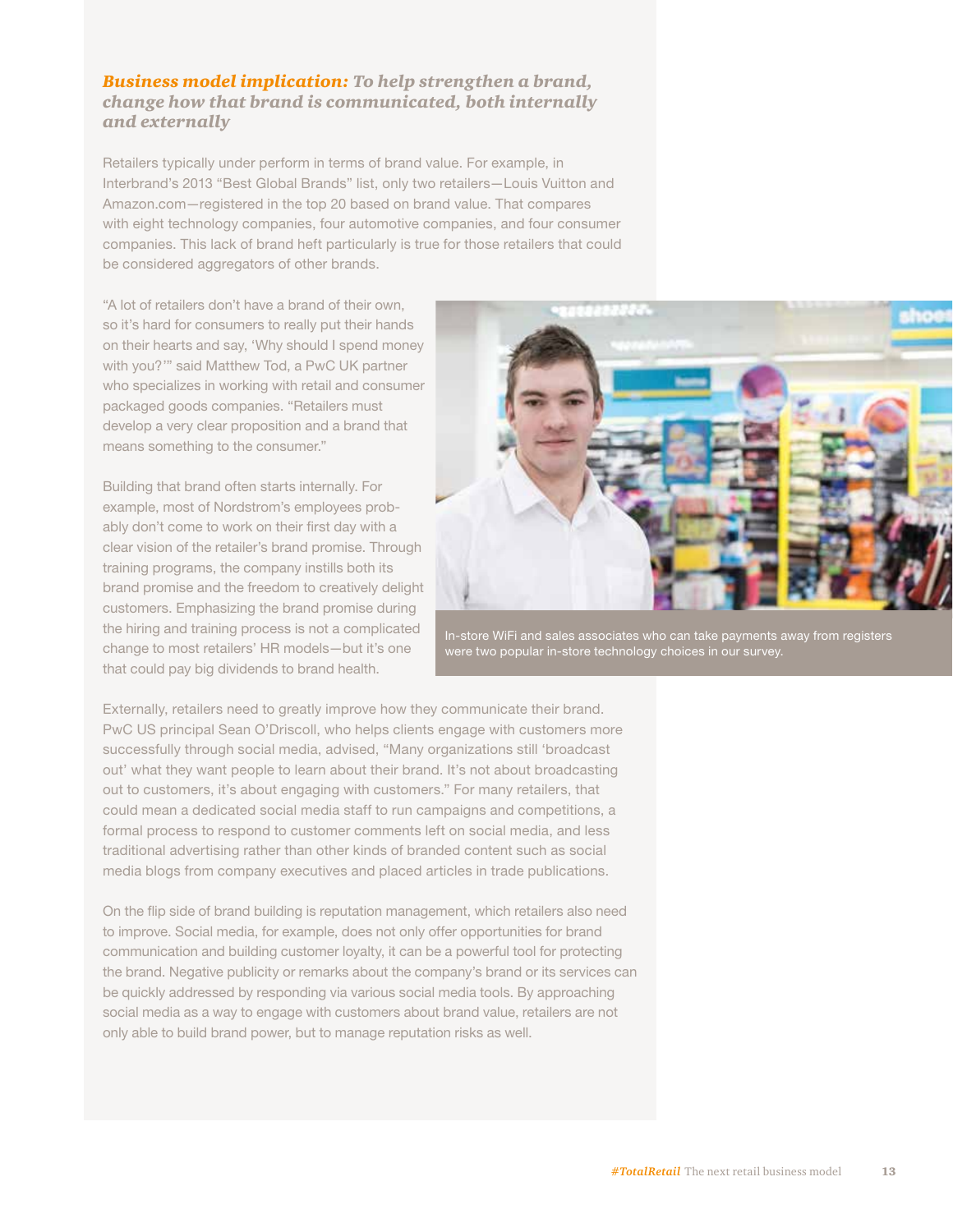## *Customized offers based on totally protected, personal preferences and information*

While cyber-security still is a major online shopping concern, online shoppers also want personalization.

> It's human nature—people like to be accepted and want their needs understood.

Online shoppers, for example, like to be known and recognized at their favorite retailers. We found that 71% of our survey respondents shopped at their favorite retailers because of a great loyalty points or reward program. This desire to be known and understood by a favorite brand manifests itself in social media as well. Just over half (51%) of our global sample used social media to interact with a favorite brand, leading them to like the brand even more than before the interaction.

#### *Up front and digital*

Shoppers also increasingly said they want personalization based on their past purchases, and retailers are getting better at delivering it. In fact, in our latest survey research, we see a major jump in the percentage of participants who visited brand social media sites because of personalized promotions via email or text message. In this year's survey, 21% of our respondents who visit brand social media sites were drawn to a site because of such a promotion; last year, just 9% of our respondents were attracted by a similar offer. The opportunity to engage in a competition also is a form of personalization, and this year, 23% of our sample who visit brand social media sites said

that they did so for the opportunity to compete in various brand-sponsored contests, up from 16% last year.

In another example of online shopping personalization, 66% of our global sample used a coupon received on their smartphone to make a purchase, in-store, at home, or in transit. As PwC US partner Tom Johnson explained, "The opportunities to further personalize the shopping experience through mobility are huge, and we think personalization is the ultimate goal of mobile services. A great example is the daily deal and personalizing those daily deals on what you've purchased over the last couple of years."

Big Data analytics helps. Storing lots of information about their customers allows retailers to offer customized, more enjoyable shopping experiences. By employing predictive analytics, many retailers have been able to use customer data to increase marketing and sales effectiveness. Customization can take the form of digital coupons, mobile loyalty programs, exclusive branded content, and social media contests or promotions that can all be used to drive traffic toward online purchases. Many retailers and CPG companies are now using hyper-targeted emails to home in on narrow bands of consumers, typically in a specific geographic locale or demographic strata, with special offers designed to appeal to their personalized interests.

In China, 53% of our respondents shopped online weekly via a PC, the highest percentage seen in any of our surveyed territories.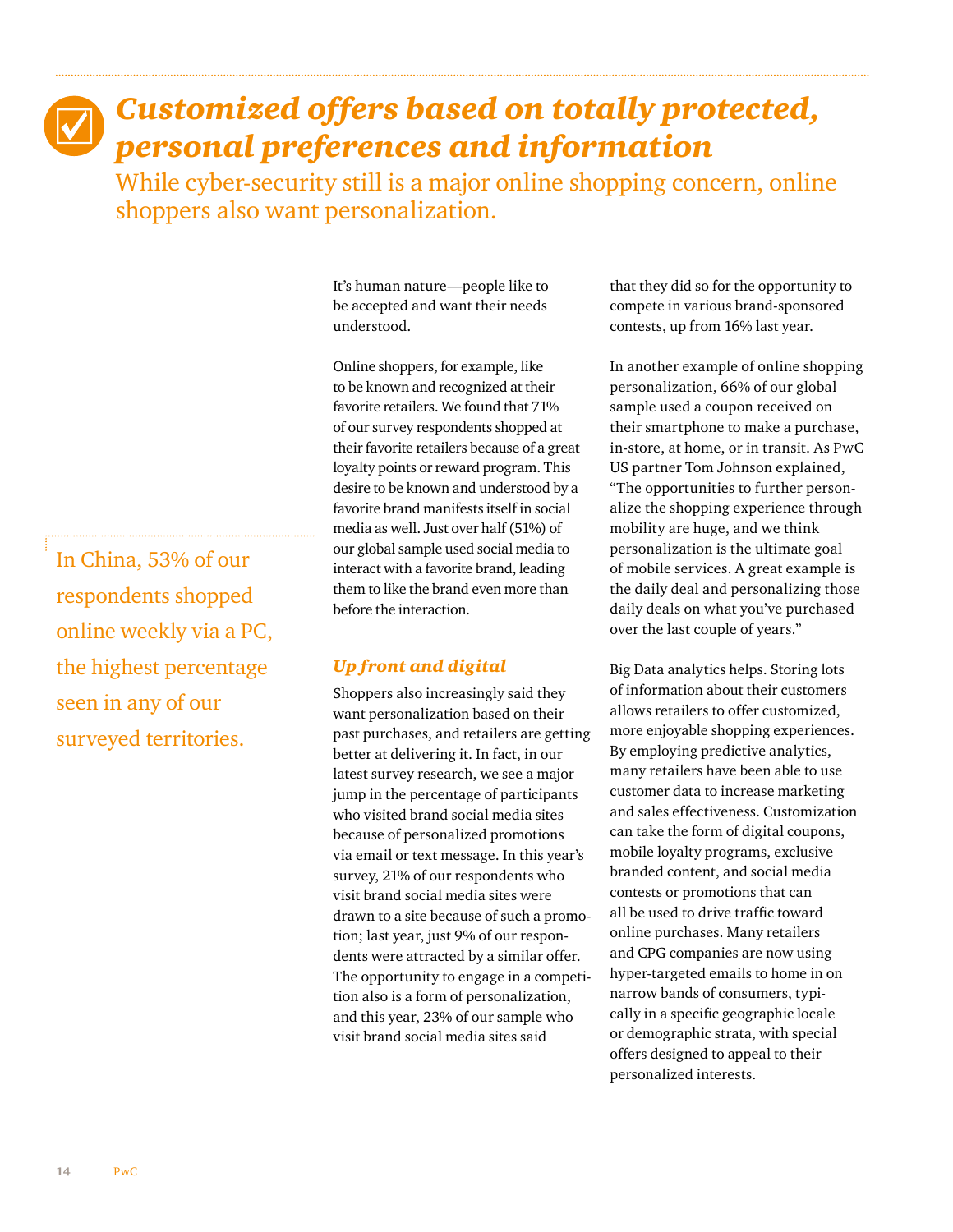#### *The safety of personal data: A common concern among global shoppers*

At the same time, cyber-security still is a major issue for online shoppers in various territories. For our survey respondents who did not purchase items online, we asked them why. Almost 43% said they were worried about the security of their personal data. This is slightly up but still is consistent with the 41% who answered similarly in 2012.

Brazil and South Africa were where the online users most worried about the security of their personal data. Of those Brazilian online users who didn't shop online, 60% mention personal data security concerns, the second highest percentage answer. In South Africa, that percentage was 61%, the most common choice. For South Africa, this mistrust of online security could be rooted in the fact that this country had the highest percentage of new online shoppers in our survey. Twenty-five percent of South Africans reported that it had been less than one year since their first online purchase, while the global average was 19%.





Base: 1,234 (2013); 2,343 (2012) Source: PwC Global Total Retail Survey 2013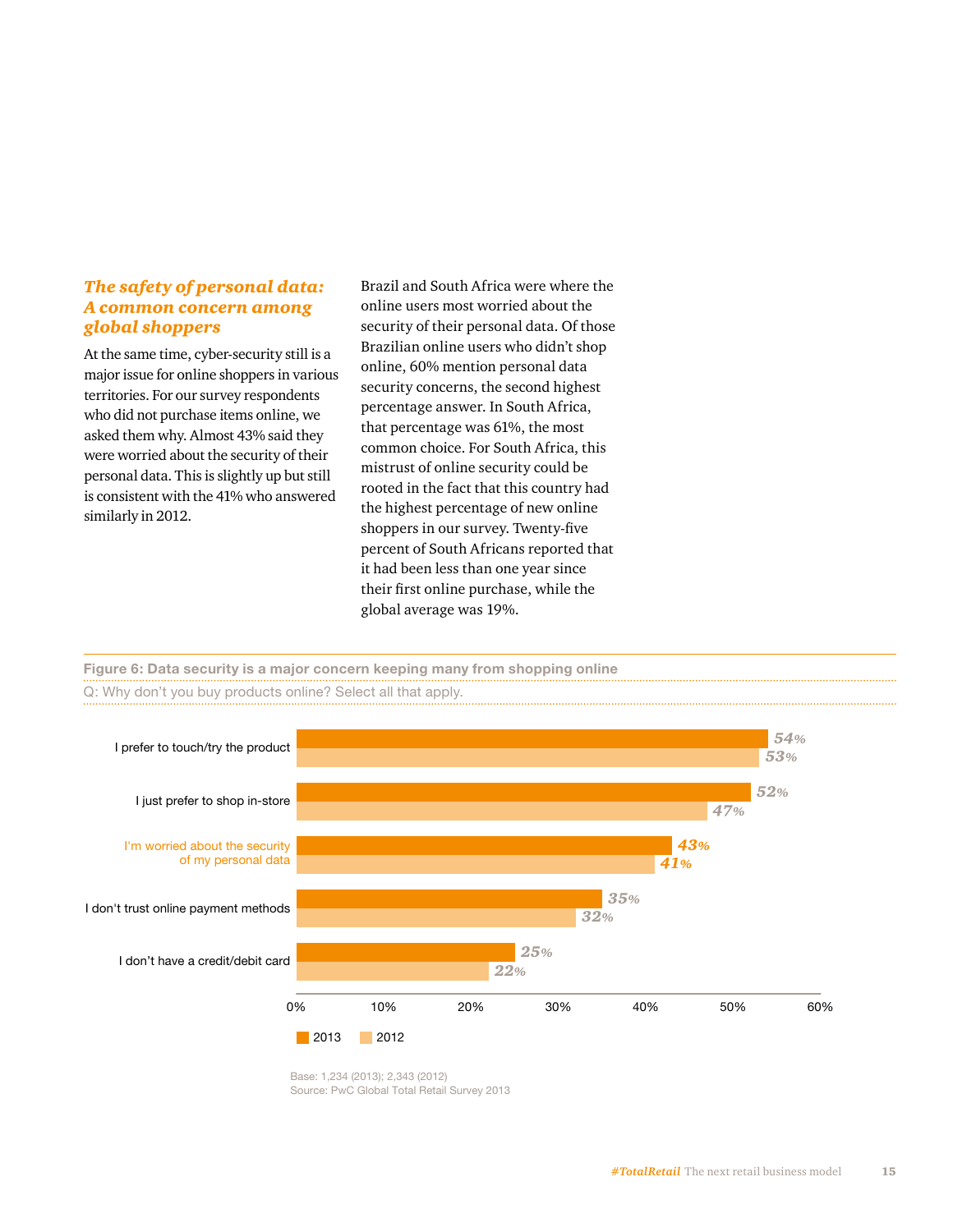Secure personal information, of course, is a long-standing e-commerce expectation. But now retailers need to safeguard that data knowing that customers want slick new options like coupons

electronically sent to them when they are near a store, as well as all the conveniences of having personal payment and loyalty information accessible throughout a retailer's channels.

#### *Business model implication: A balance between customization and security*



South African shoppers are relatively new to shopping online, with 25% reporting that it had been less than one year since their first online purchase.

The business model imperative will be upgrading cyber-risk capabilities while still offering a seamless experience to the customer. In the current business model, different channels own multiple customer databases, so there is no single view of the customer. What's needed to achieve Total Retail from a cyber-security perspective is a technological renewal with customer-centric front office systems, integrated customer databases, and a leadership focus on new, previously unforeseen threats. The retail sector isn't the only one that's facing

these unprecedented threats. The gaming sector also has recently been targeted by hackers in so-called "denial of service" attacks.

With increasing cyber-threats possible and the potential vulnerabilities of mobile devices in particular, retailers must decide if they can build out their capabilities step-by-step, or whether their business model needs to quickly add an entirely new set of skills and capabilities through acquisition. For example, according to PwC's latest global cyber-security mergers and acquisitions report, many companies are hiring external, mobile-focused cyber-security firms to shore up their defenses.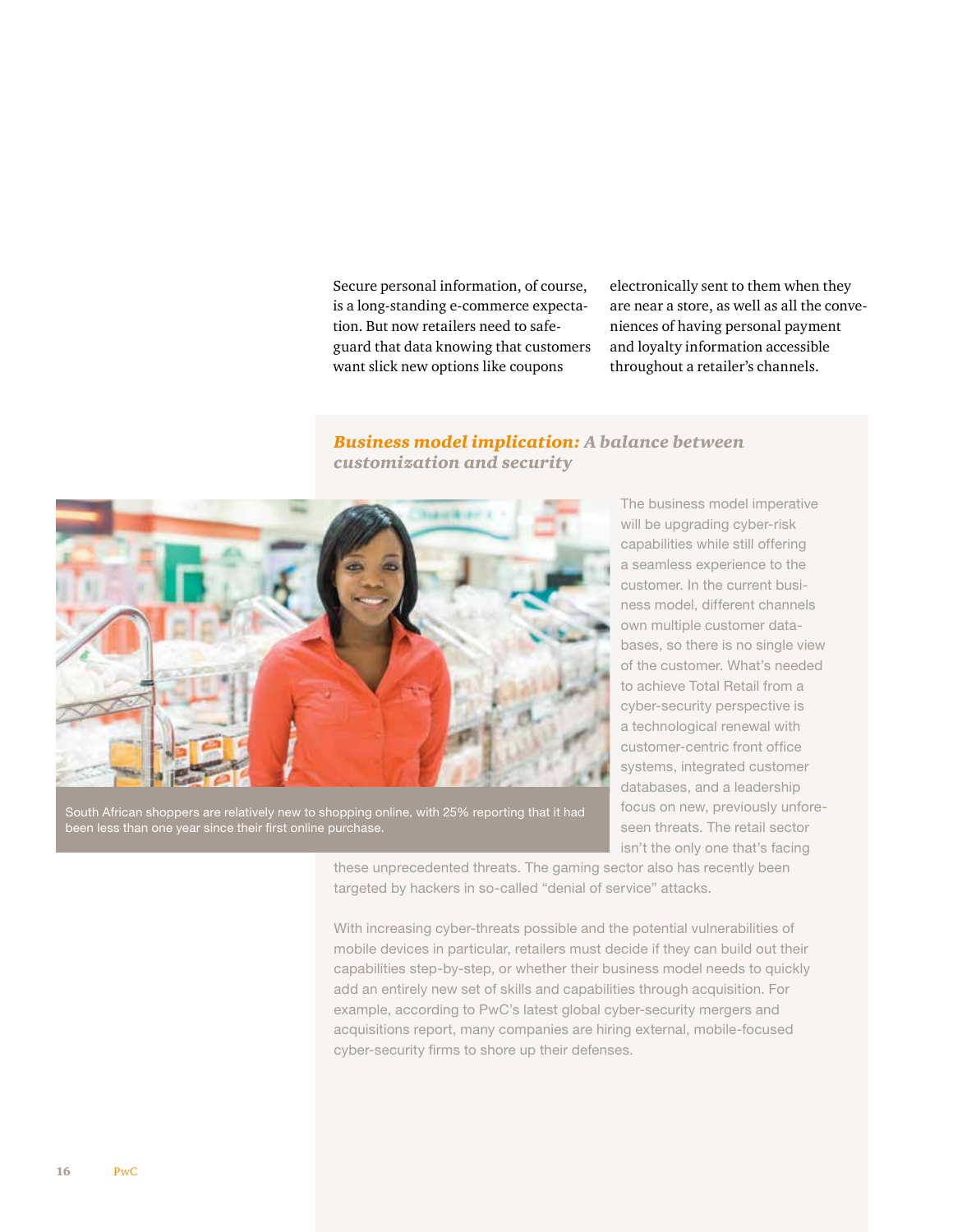## *An enhanced and consistent experience across all devices*

Online shoppers are slowly but surely embracing a range of devices to shop—and latent functionality issues must be addressed.

In 2008, e-book revenues constituted just 1% of all US publishing revenues. By 2011, they made up 17%.<sup>2</sup> That's several consecutive years of triple-digit growth.

Just last year, the percentage of our global survey respondents who shopped via smartphone was just as small as e-book revenues were in 2008. Online shoppers already had a favorite, trusted electronic device with which to shop, and it's called the PC. Fast forward to today, and, according to this year's survey research, the PC still rules when it comes to executing online purchases. For example, across all 11 of the shopping categories included in our survey, purchasing via the PC was by far the preferred method of online purchasing.

#### *A small but fast-growing base of shoppers are using a smartphone and tablet to shop*

Compared with last year, both tablets and smartphones are gaining traction, even as purchases via a PC continue to dominate the online purchasing process. A few examples of the positive data for the tablet and smartphone: When it comes to household appliances, 10% of our global sample purchased online via tablet, compared with 1% last year. As for the smartphone, 5% of our global sample purchased using that device, compared with 0.4% last year. In clothing and footwear, smartphone

and tablet growth in purchasing was even more evident. Our latest results show that 11% of our global sample purchased online via a tablet and 7% via a smartphone. This compares with last year's results of 1.5% and 0.5%, respectively. In fact, overall, 41% of global shoppers who took the survey bought products through a tablet, compared with 28% in 2012, and 43% of our respondents purchased products through a smartphone, compared with 30% in 2012.

As for individual territories, China continues to be in a class of its own in terms of its adopting different devices for online shopping. Perhaps that's not surprising given the country's demographics. As of June 2013, Internet penetration in China had reached 44%, and the country boasted 591 million Internet users, a user base far larger than the entire US population. In terms of our survey, Chinese shoppers led the way in using new devices, with 49% shopping on a tablet and 51% shopping on a smartphone at least once a month, compared with 22% and 21%, respectively, for our global respondents.

Other countries, albeit with much smaller bases, are following this trend. In France, for example, 25% of our respondents said they shopped with a smartphone or a tablet in 2013 versus 16% in 2012.

Chinese shoppers are ahead of the curve in terms of shopping over multiple devices, with 49% shopping on a tablet and 51% on a smartphone.

<sup>2</sup> Forbes, April 11, 2013, Jeremy Greenfield, "Ebook Growth Slows in 2012 to 'Only' 41%."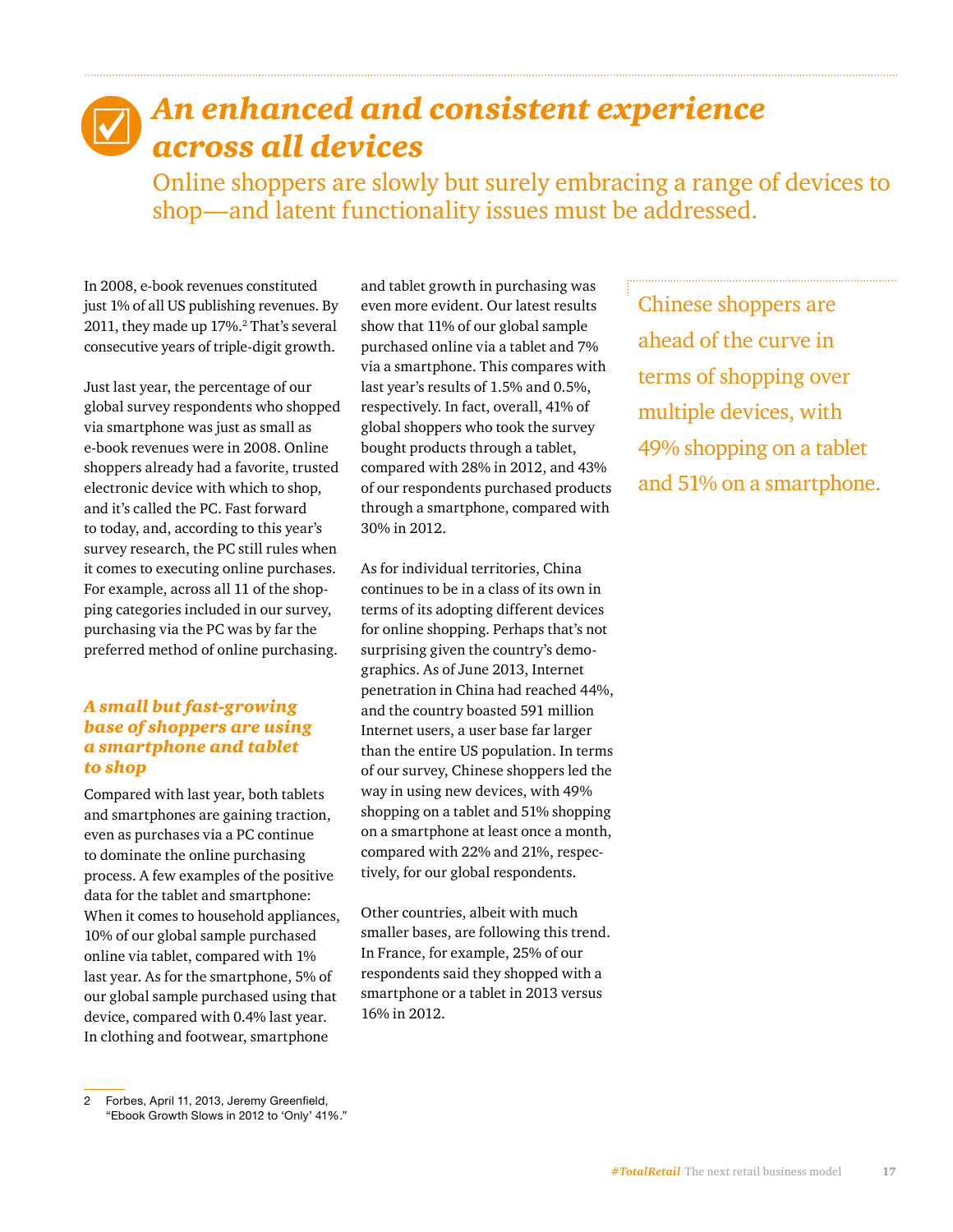

#### **Figure 7: Top regions for mobile phone shopping** Q: Do you buy products using a mobile phone/smartphone?

#### *Business model implication: Technical agility across all devices*

While the percentage of global shoppers using a mobile phone or smartphone to make purchases still is very small, it would be a mistake for retailers to ignore the increasing use of these devices from a business model point of view. First, with just a few territory exceptions, this growth is not happening at the expense of more traditional shopping such as in-store shopping or online shopping via the PC. The pie is growing, and it makes perfect sense to prepare to take part in this growth.

Second, some of the handicaps that the mobile phone currently suffers from will be addressed in the next few years, simply due to the evolution of the product and its accompanying services. Among our global sample who didn't use their mobile phone or smartphone for shopping, for instance, 41% said the screen was too small, 39% were worried about security, 20% didn't own a smartphone, 16% didn't have a data plan, and 13% said they had a slow connection. Does anyone really believe that five years from now, a significant portion of any online user group will have a slow connection? As screen size gets bigger, speed and graphics improve, and people get better data plans and faster Internet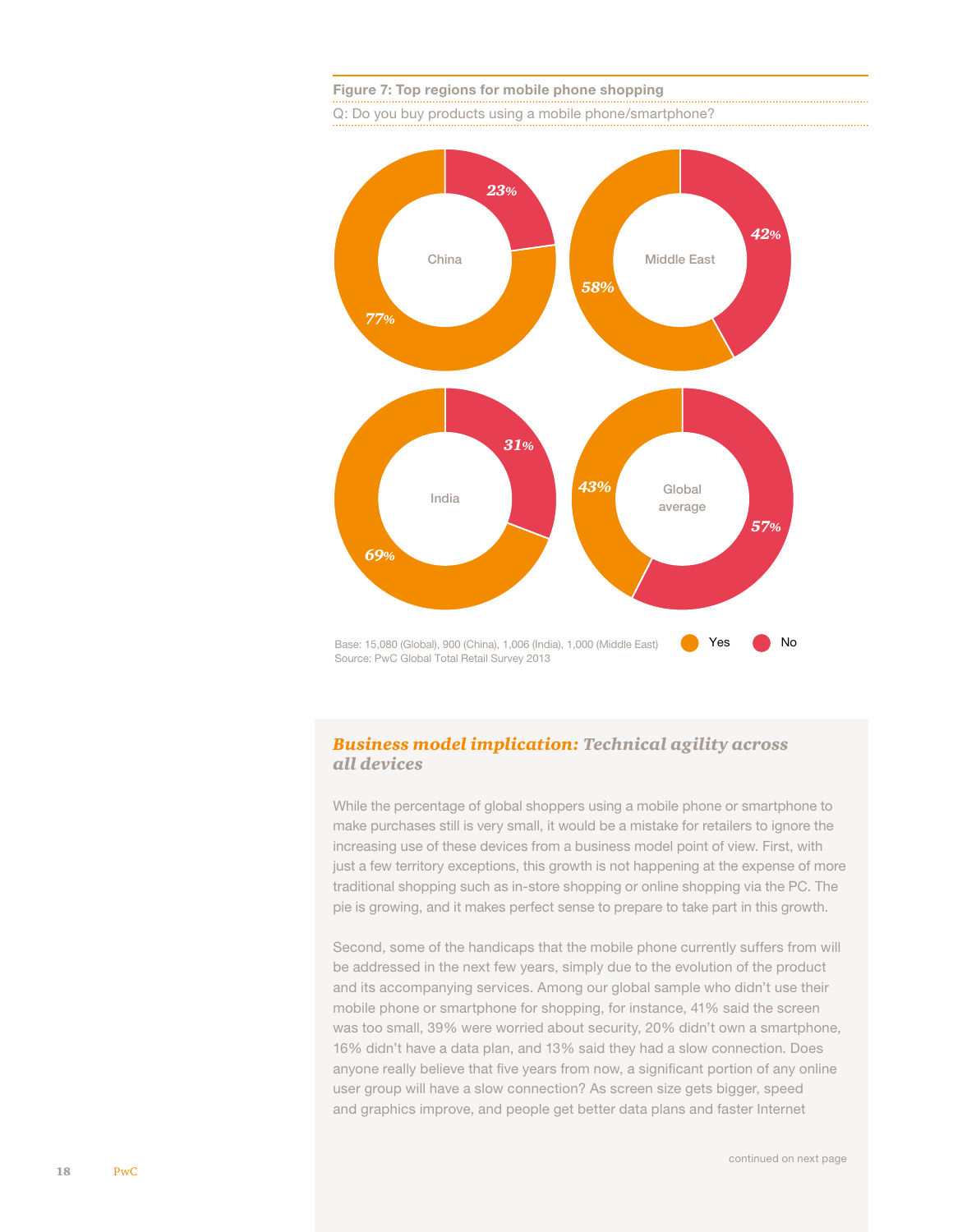connections, the move to mobile shopping likely will accelerate. The only truly difficult long-term obstacle to tremendous growth in mobile shopping may be the security issue. But even that can be overcome over time; for example, some of the territories in our survey with the most long-time online shoppers (UK, US, Netherlands) also have a lower percentage of online users worried about mobile security than the global 39% number.

To prepare for customers who, no doubt, will want the same shopping experience whether they are shopping via the PC, tablet, or mobile phone, a Total Retailer will need to have the technical agility to provide a shopping experience that is appropriate to the device but still allows customers to be able to access as much information as they could using other means. Digital marketing offers must be consistent across devices. The ability to interact with individual stores and corporate management should be intuitive across devices. Customer information must "travel" with the device and still be secure. The architecture must be in place to track customer interactions at every conceivable point in the purchase journey, whether customers are sending an email inquiry via their PC, commenting about a negative store experience on a social media site on their smartphone, or physically returning an order. Perhaps most important, agile technology implies an ability to adapt to devices coming out in the next month or year.

Notice that no one is saying the experiences have to be identical. Mobile shoppers still will love to receive personalized coupons, PC users always will expect more bells and whistles than the mobile shopping site or app, and in-store shoppers, no doubt, will appreciate tablet toting associates who can provide product advice or a different idea for a product that might suit better. For that day in the future when retail sales are relatively equally spread among physical store sales, PC sales, tablet sales and mobile phone sales, retailers will be happy that they planned ahead to enhance each of the different avenues that customers take to buying products.



Traditional Turkish bazaars like the one above likely will remain an important part of the retail scene in Turkey. For Turkish consumers who didn't shop online, the primary reason was that they liked to touch or try the product.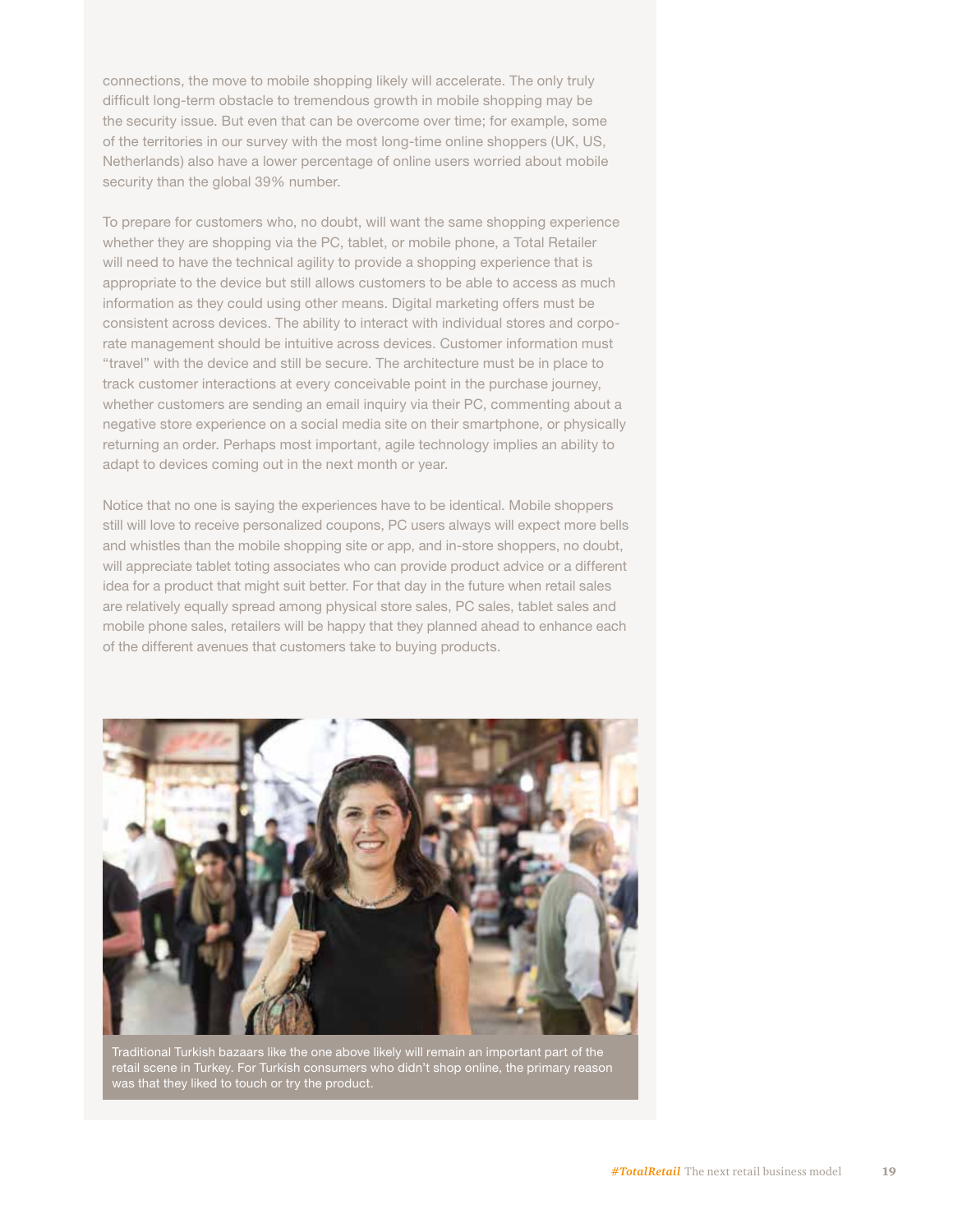## *Transparency, real time, into a retailer's inventory*

Turning the tables, consumers want to benefit from retailers' Big Data capabilities.

> In some quarters, in-store technology has long been seen as the Holy Grail of retail. That's never been truer than in our current age of in-store technology support and teens paying for coffees with their smartphone. From virtual dressing rooms that enable shoppers to digitally "try on" outfits (which then, no doubt, are shared on social media), to QR tags on products that connect to videos on that product, to sales associates armed with tablets, the prevailing belief is that consumers never can get enough technology.

> Interestingly, our survey research doesn't fully support this notion. When we gave our survey participants an array of different options for a question asking which in-store technologies would make for a better shopping experience, 20% chose "none of the above." That's a significant group of shoppers who either can't get excited by the in-store experience anymore remember that our survey sample is composed of online shoppers—or simply want to be left alone when they do choose to shop at a physical store. An issue for another day is whether

retailers are pushing unwanted technology options into stores or whether it's consumers driving the technology discussion through direct appeals to retailers via social media and other communications.

This question delivered a raft of additional customer expectations in the making, depending on the geography of the survey participant. For instance, our data shows that Brazilian consumers, next to Indian consumers, desire new, cutting-edge in-store technologies. In each category of in-store technologies, consumers from both these countries wanted these technologies at a higher rate than every other country in the survey. In particular, two technologies stood out as being desirable in Brazil as opposed to the global average: "sales associates with tablets to show you alternative products," and "sales associates who can take payment without going to the cash register." PwC, in fact, is working with a global technology company to help Brazilian retailers meet these demands, using a model that combines virtual catalog solutions with a mobile payment platform.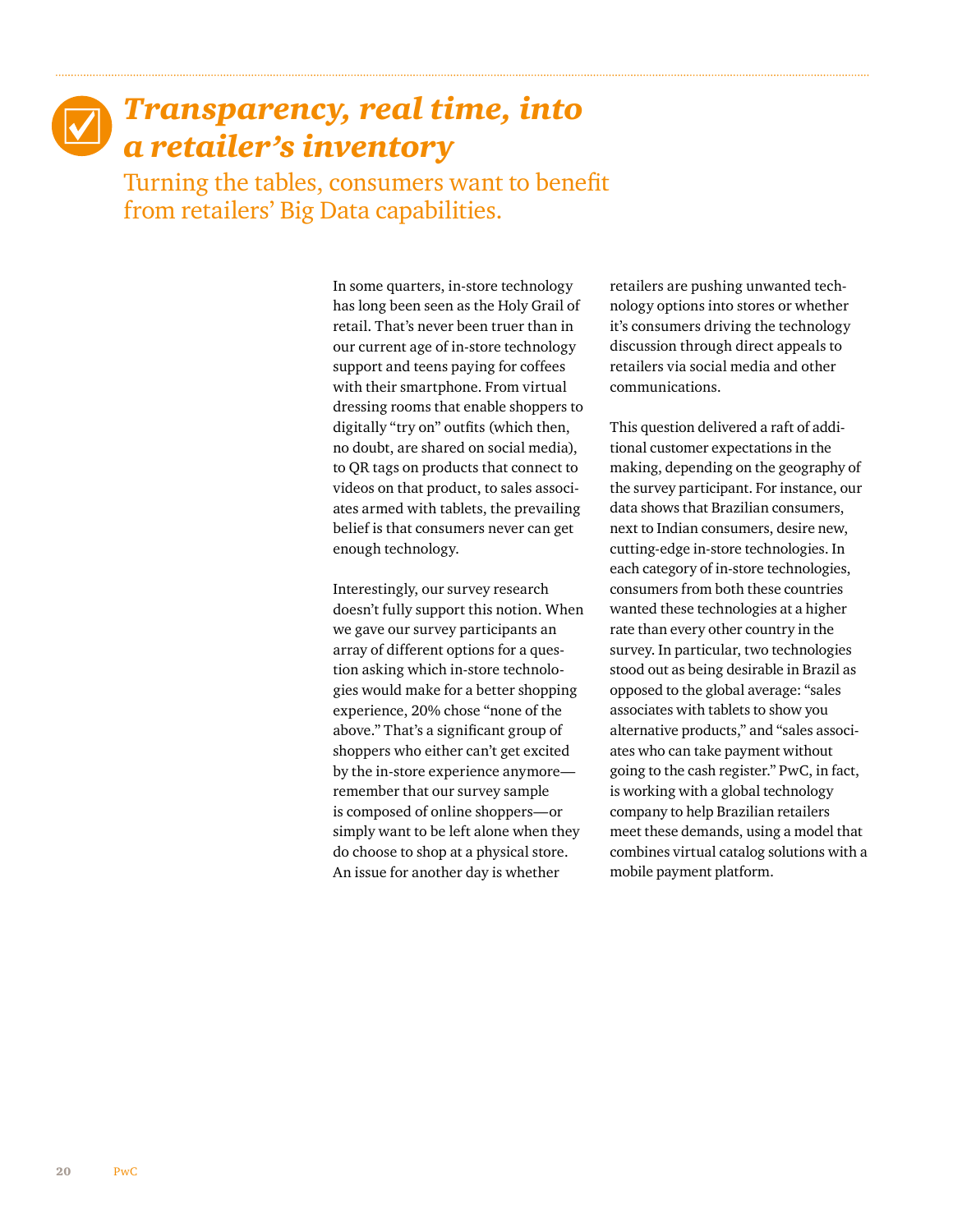#### *Our survey participants stated a clear desire for one particular feature*

Of our respondents who did choose a number of technologies, the most popular choice by far was, the "ability to check other store or online stock quickly," at 46%; followed by in-store WiFi with a fast, simple login, at 31%; and sales associates who can take payment without going to the cash register, at 27% (see Figure 8 below).

With all the reams of data that customers provide retailers through point-of-sale data, social media activity, location-tagging technology, and searches for products on the retailer's website, perhaps it should be expected that consumers want to turn the tables on retailers and demand actionable inventory information. But pinpointing inventory throughout a store network, right down to the pallet, store, and shelf, is hard enough for retailers to do as part of their own supply chain management, much less in real time for actual in-store customers. Although Big Data offers many ways the front office can customize marketing and sales, the back office of most retailers still faces a serious challenge in managing an increasingly complex supply chain.

"In-store technology will become increasingly important in making the shopping experience consumer friendly."

**Sergio Alexandre, PwC Brazil partner**



Base: 15,080 Source: PwC Global Total Retail Survey 2013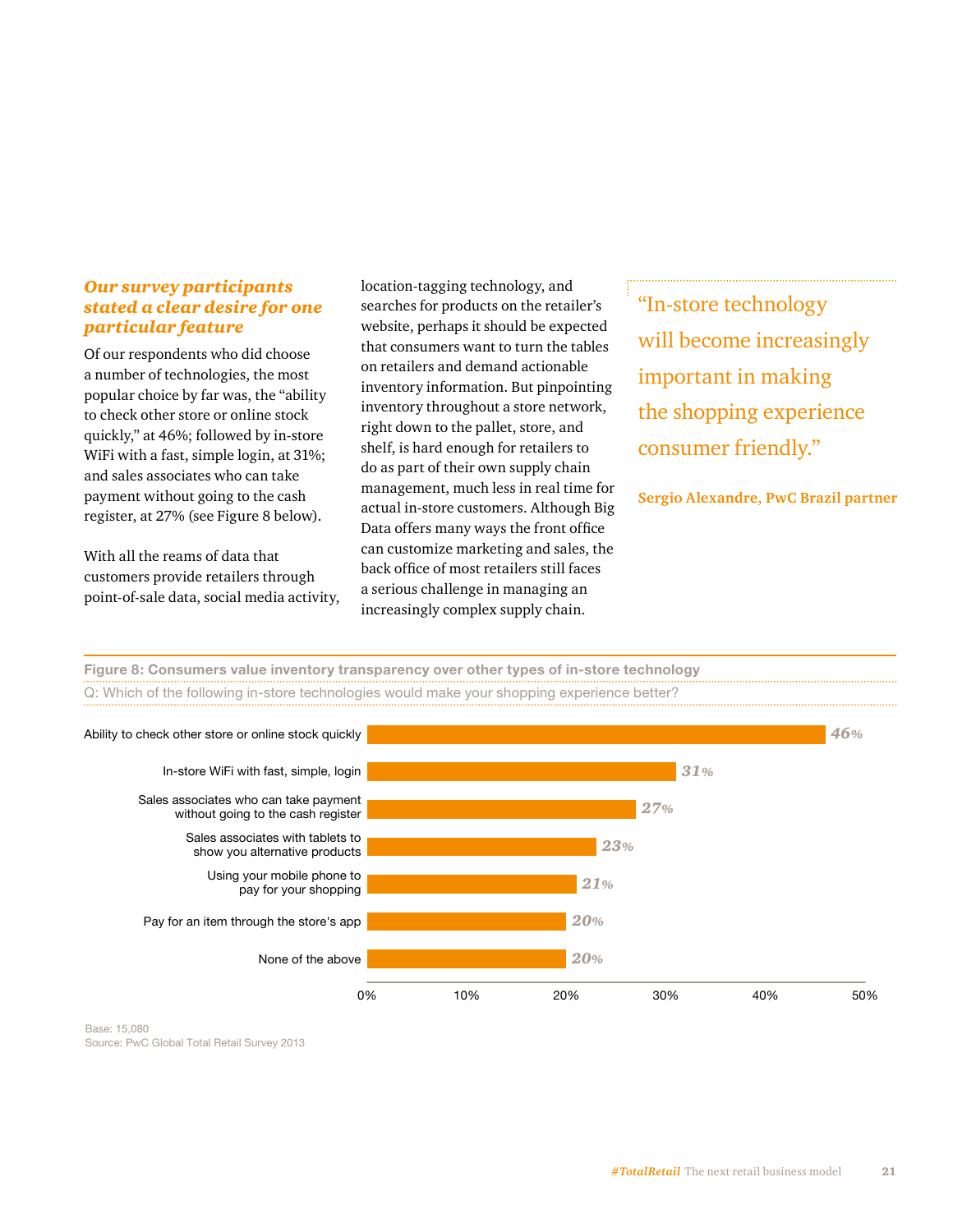In fact, it's debatable that retailers would even want to offer customers this kind of power. What if a long-time customer checks a store kiosk for an out-of-stock item and sees it in another store 12 miles away, journeys to pick it up, and then finds that someone else just bought the last one? The retailer is left with a very unhappy, very aggravated, very motivated customer. Some of the customer expectations in this report brought up very sticky issues for retailers, and this is one of them. In this case, retailers would have to weigh whether it's worth the effort to make their supply chain, distribution network, and product replenishment processes visible.

The answer is that it might be. Because by searching for these products in-store at whatever computer kiosk or computer station retailers conjure up, customers would be contributing yet more data about their buying preferences. Various industry studies have estimated that retailers would see significant margin improvements if they could capture all the customer data they theoretically could access.

The more information about customer buying habits, the more retailers know who their customers are, what they want, when they want it, and where they want it. So while customers rightly think they are getting a service from the retailer, real-time customer requests into inventory actually are another data point for the retailer.

#### *Business model implication: The back office needs to move at the speed of the customer*

Until now, the technical agility we've been talking about relates to the front-end technology of online coupons, real-time mobile offers and speed of web transactions. But this particular expectation raises a completely different challenge: the back office working real time with the customer. For many retailers, this will mean a serious upgrade in the technology of how products are tracked, warehoused, and distributed across a retail network.

On the plus side of making such an investment, if a retailer actually can fulfill this customer expectation for quickly checking the latest physical store and online stock levels, it likely has developed an architecture that can lead to better and faster decision making across the whole supply chain.

Take returns, for example. In many of our survey territories, returns are a huge concern. For example, in the fashion industry, return rates of more than 50% are common practice in Germany. These problematic customers and their habits need to be tracked somehow. The same capabilities that can help customers find what they want in a network of stores also would help identify such customers.

In other words, robust inventory management systems can not only find items on the demand end, they can also help promote effective and accurate supply chain processes and efficient distribution networks.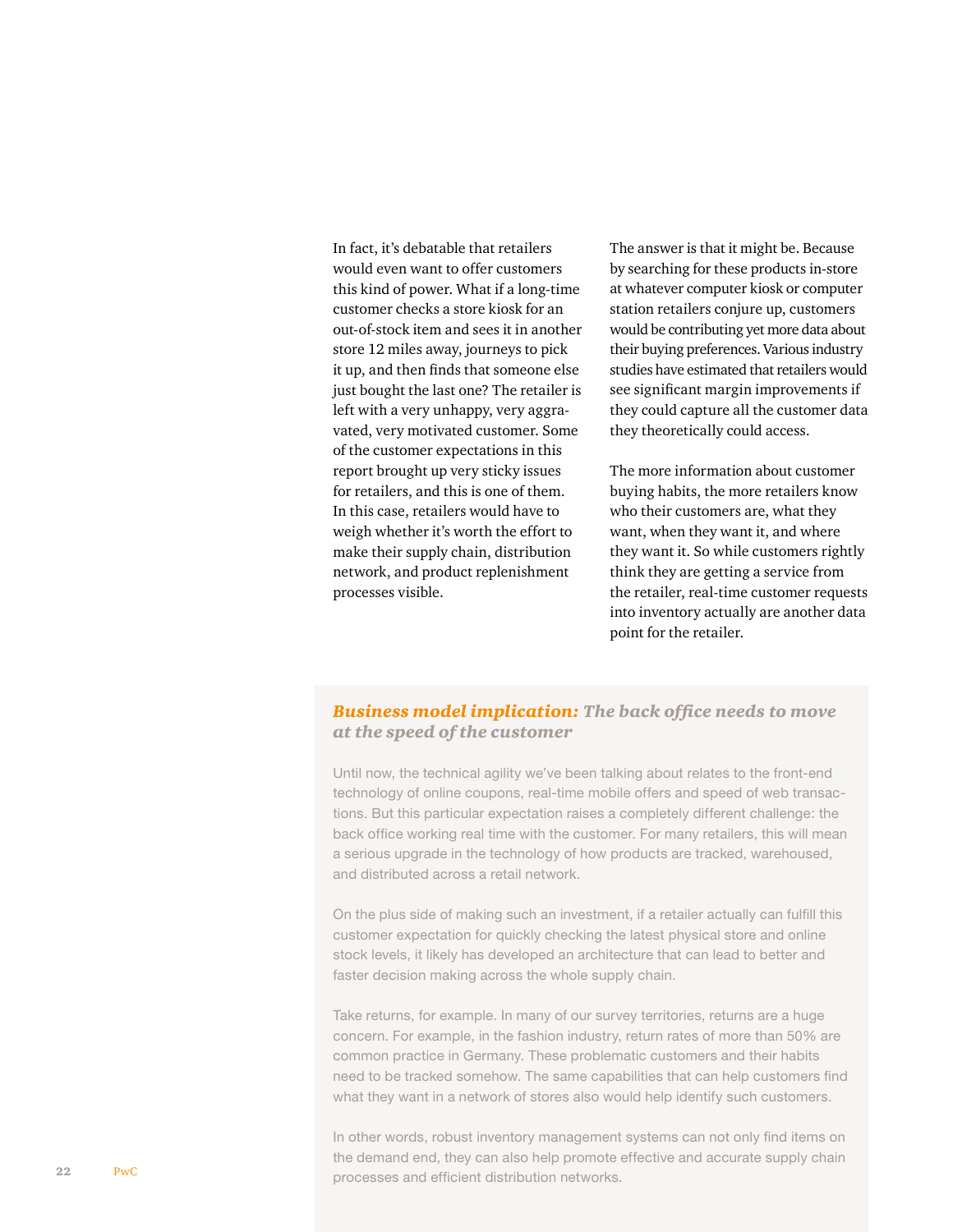## *Favorite retailers are everywhere* An "always-on," 24/7 experience.

Today, consumers are perpetually connected via various devices rather than sporadically tethered to a home or work computer. With consumers "always-on," that also means that retailers need to present their brand story across every channel, 24/7. But "always-on" means more than just open stores or an operational website, it means that the retailer is always "on its game" and open for engagement and interaction in every way the consumer is—social, email, online shopping, telephone, and in-store visits.

#### *Consumers quickly fill the vacuum*

Given this imperative for increased engagement, it's worth investigating what happens when companies actively disengage with consumers in one very specific way: when a favorite retailer closes down a local store. True, physical stores remain popular because consumers can get the product immediately, touch and try the merchandise, and be more certain about the suitability of the product. These are the top three reasons that this year's survey participants buy in-store instead of online.

But the reality is that retailers' future brick-and-mortar stores likely will be fewer and smaller, carrying a more targeted assortment of goods. For example, in the Netherlands, even as the retail e-commerce market has exploded over the last five years to an estimated 10 billion Euros in 2013, 6% of all Dutch retail locations sit empty, and in some cities up to 20%. Retailers in the Netherlands and elsewhere likely will continue to close stores in the future as the search for the right mix of e-commerce and physical stores continues.

So what happens when business circumstances dictate that a retailer close down a local store? Given a chance to choose as many as six options, 59% of our global sample said they would find the retailer's next nearest physical store, 44% would order more from the company's website, and 42% said they would turn to an alternative retailer's local store and start buying similar products there. Fewer than 10% of our respondents said a physical store closing would result in them generally spending less on a product. One of our most intriguing pieces of data is that 11% of our global sample said they would go onto social media and join a discussion about the store closure.

Clearly, the message from our survey participants was that since they assume retailers are everywhere and always connected like themselves, shoppers will find that retailer's next physical store enough or, failing that, there's always the store website. For retailers perhaps worried that they may one day have to downscale their physical store footprint, it's good news that the two most popular options have customers staying loyal to that retailer.

After a store closure, consumers look to that retailer's next closest physical store—and then go to the website.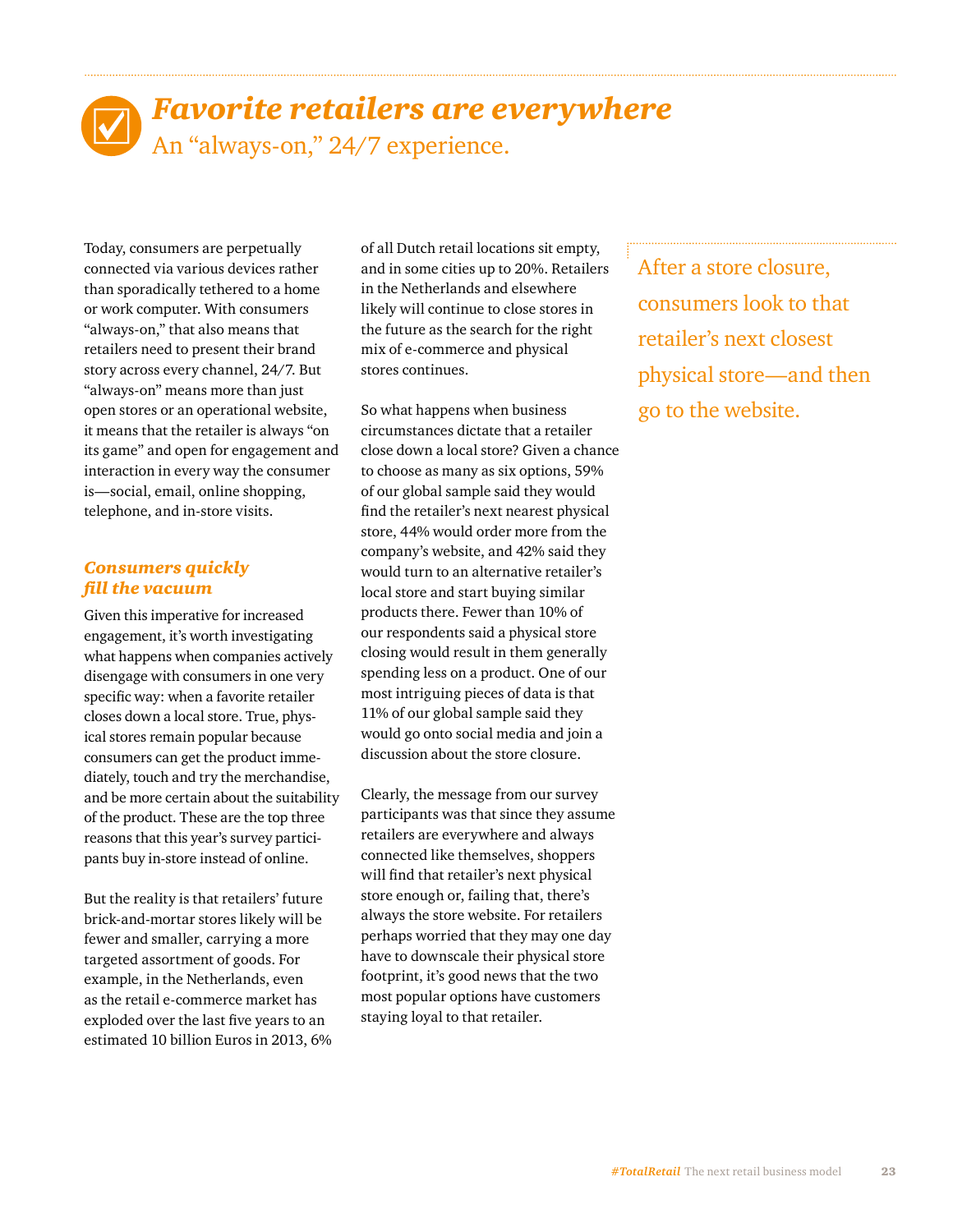

Base: 14,734 Source: PwC Global Total Retail Survey 2013

#### *Business model implication: Store portfolio management needs to be elevated into strategic discussions*

While it might be tempting to leap to the conclusion, based on the survey data above, that a Total Retail model can succeed with far fewer physical stores, it should be sobering to retailers that more than four in 10 of our survey participants were willing to consider turning to a competitor when confronted by the closure of a local store. The lesson in store-closing scenarios may be that if the next nearest physical store is not near enough, or if the website is not attractive or useful enough, customers then go to competitors.

And the larger lesson is that store portfolio management needs to have a seat at the strategy table. Closing a store, or opening one for that matter, is the kind of decision that clearly impacts customers, makes headlines, and reverberates throughout an organization. In order to accurately assess whether or not a physical store should close, rather than just using store sales and local demographic data, why not look at online sales data as well? What does the e-commerce data for that region indicate? If there is very little, perhaps keeping an underperforming store still is the way to go. If there are heavy e-commerce sales, perhaps opening a new store will only cannibalize that digital business. "Most retailers are taking a mono-channel view of portfolio management," said Matthew Tod, a PwC UK partner who specializes in digital transformation at retail and consumer products companies. "They have to merge it with online data." In fact, some forward-thinking retailers largely have discarded focusing on individual store profitability in favor of overall regional profitability, as that measure provides better context into the contribution of individual stores.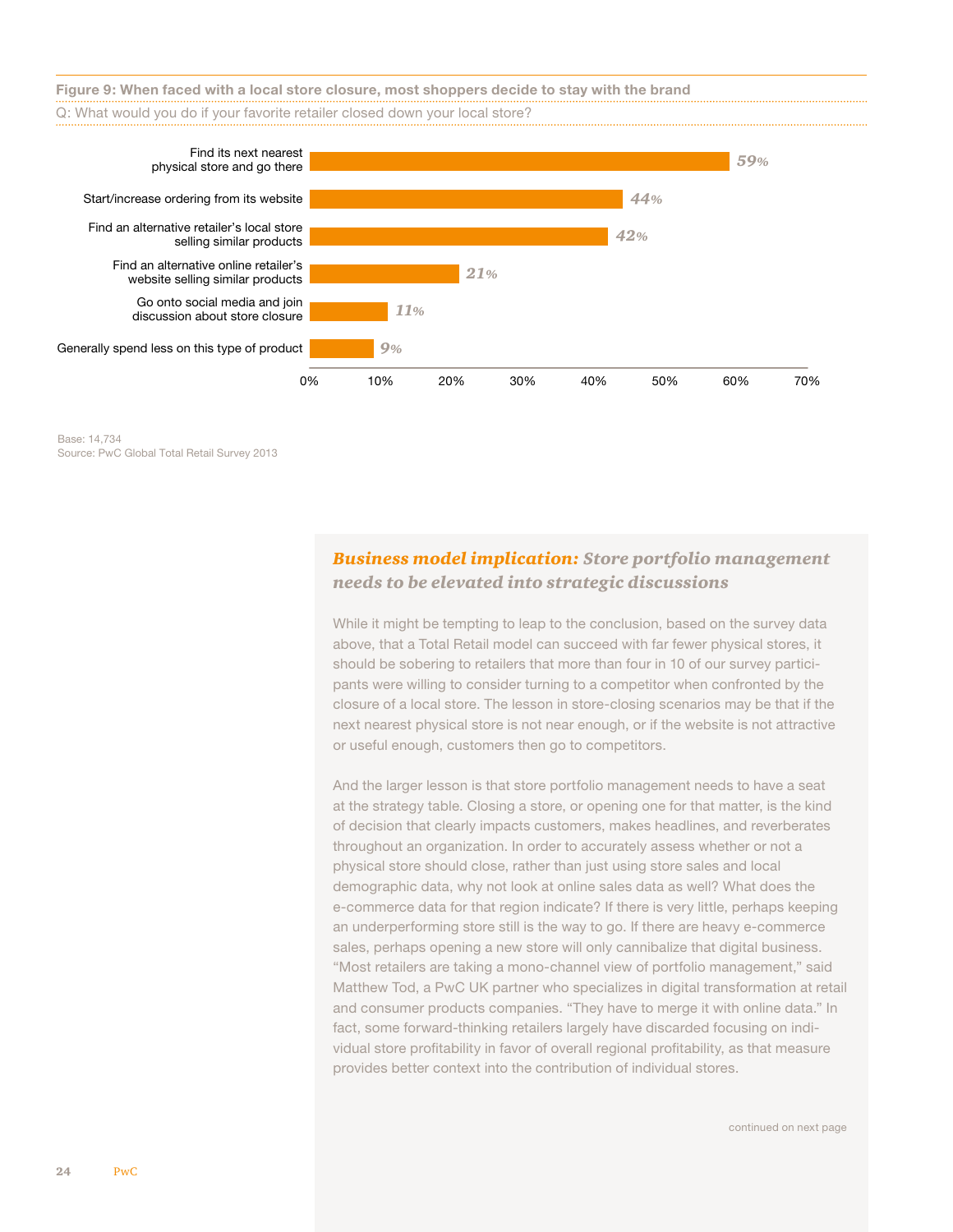Beyond brick-and-mortar store openings or closings, other related issues include upgrading and improving technology in core stores and examining brick-andmortar alternatives such as pop-up shops—all very important to customers and the brand.

Another way a retailer can integrate "being everywhere" into a business model is to actually expand beyond retail. Take health care in the US as an example. A fledgling alternative health system is growing up alongside the current, inefficient, fee-for-service system. Over time, this new health economy, led by non-traditional players—including some retailers—will grab a significant market share of the health care industry. Walmart and other grocery retailers moved into clinical medical services by building on their pharmacy businesses.

Another example is insurance, an equally unfamiliar product to the traditional retail landscape. Some retailers, such as Tesco in the UK and HEMA in the Netherlands, sell travel, auto, and health insurance policies from local stores across the country, backed by an insurance company. Whatever the service, the real point here is that powerful brands, such as Walmart and Tesco, can leverage their brand to sell many seemingly unrelated products.



Almost six out of 10 shoppers still want to shop in physical stores to see and touch products, but is that enough reason to keep physical stores open?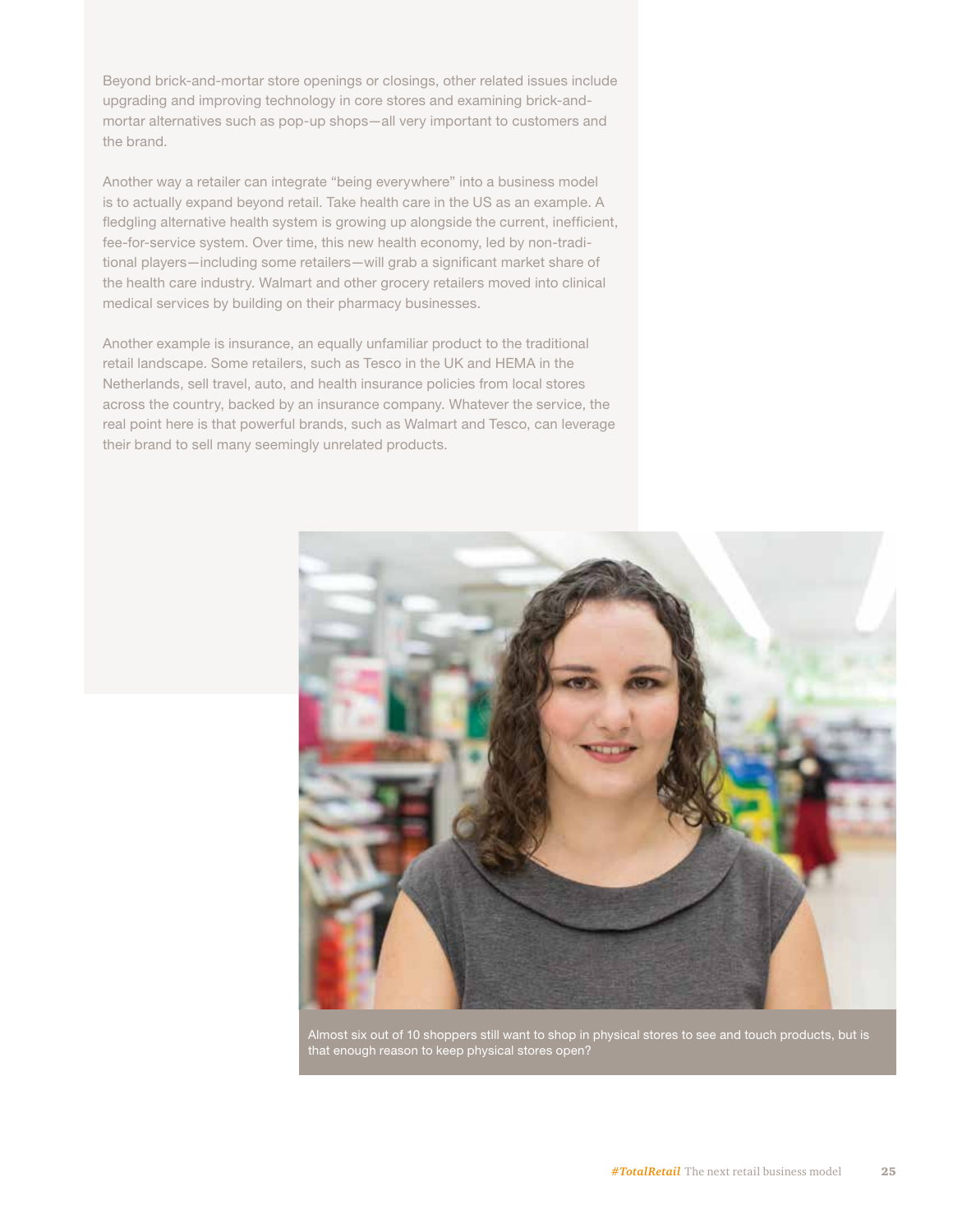## *To maximize the value of mobile shopping, both store apps and mobile sites must improve* App versus browser? Right now, a split decision.

Earlier in this report, we discussed the increasing year-over-year penetration of mobile shopping among our survey participants. In this year's survey, we also devoted an entire section of the questionnaire to those respondents who already were shopping on mobile devices, and what we found bodes well for the future of mobile shopping.

**Figure 10: Online shoppers are evenly split in their preference for mobile browsers versus apps**



**App** Mobile browser

Q: How often do you use either an app or mobile browser on your mobile/ smartphone for shopping?

Base: 6,506 Source: PwC Global Total Retail Survey 2013

#### *Growing enthusiasm for mobile shopping*

Take the evident enthusiasm of mobile shoppers. When we asked them how often they used either an app or a mobile browser for shopping on their mobile device, 16% said they shopped via an app daily, and 17% shopped via a browser

daily. When it came to weekly shopping via these two mobile options, 21% indicated they did so with an app, and 22% with a browser. Barely more than one-fifth of our mobile shopper sample chose the option "a few times a year" for either an app or mobile browser, meaning that once people make the transition to mobile shopping, the convenience turns them into consistent customers.

Our survey indicates the broad array of shopping-related activities in which mobile shoppers are engaging. While on the move (not in a physical store), twothirds of our mobile shopping sample (66%) compared product prices with competitors, 65% researched products, 57% located a store, 44% checked their available funding before purchasing, and 29% used a coupon—all without ever setting foot in a store.

#### *Currently, negligible differences between mobile apps and mobile websites*

With all the investments that retailers are making in apps, we wanted to find out what kind of ROI retailers are getting. As can be seen from Figure 11, our survey respondents did not have a strong preference for either an app or browser for mobile shopping. While apps have a slight advantage in speed over browsers (35% to 29%, respectively), those perceived benefits are more than negated by the fact that mobile shoppers view browsers as more convenient (48% to 37%, respectively), most likely because apps require the sometimes cumbersome downloading process. In the final choice shown below—"easier to use on a smartphone"—the percentage difference was fairly negligible.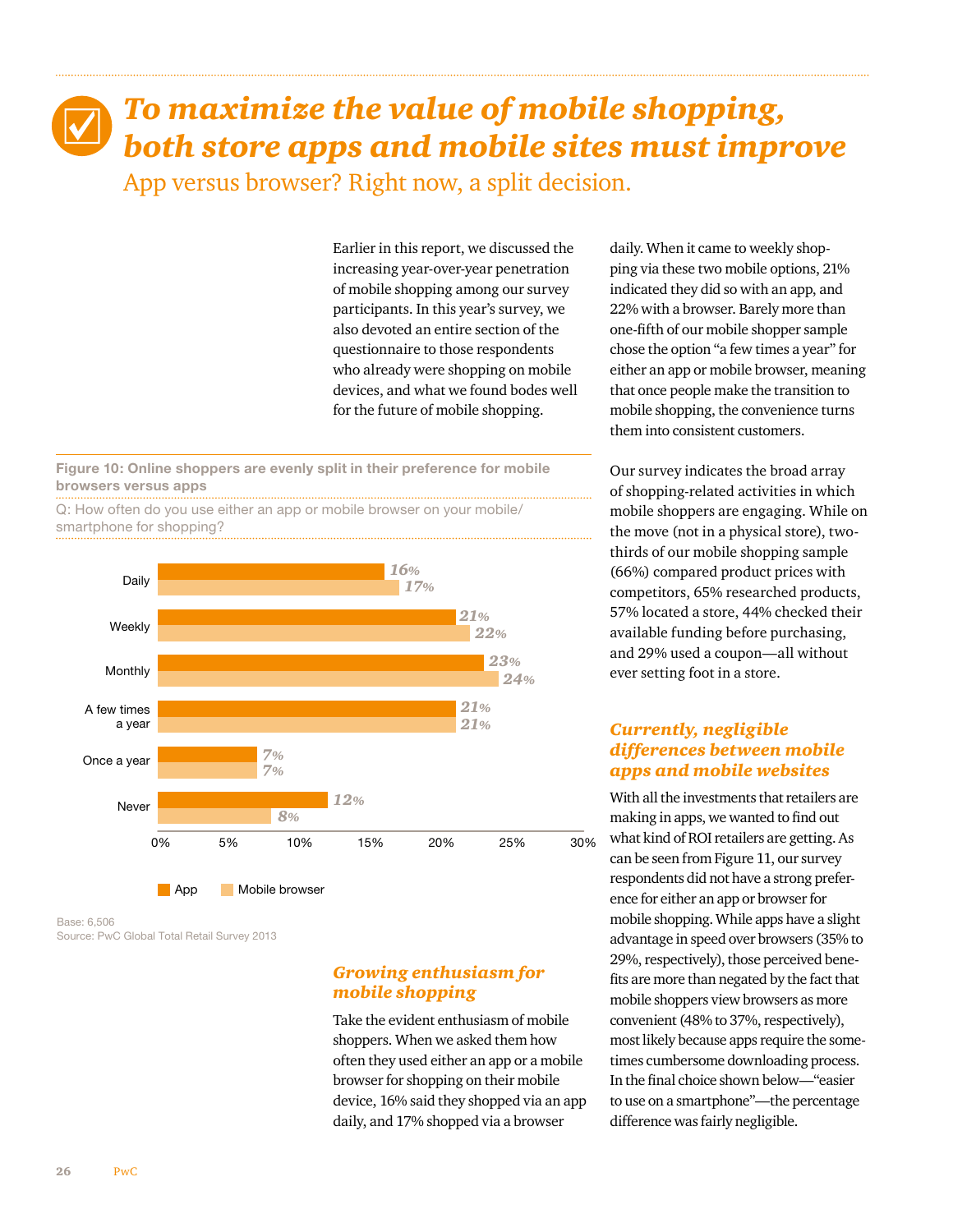Our findings echo much of the research being done by consumer research companies like Nielsen and technology companies such as Google. If anything, in fact, mobile apps fare worse in these surveys. A February 2013 Nielsen Mobile Consumer Report, for example, stated that mobile browsers were 20% more popular than apps. It also found that during the 2012 holiday season, retailer mobile sites were twice as popular as apps. A Google survey from April 2013 found that 65% of US smartphone shoppers preferred to use a mobile browser, to just 35% for a mobile app.<sup>3</sup>

Part of the issue for apps is structural. It makes far more sense for mobile shoppers researching a purchase to read reviews on a third-party website and then go to those retailers' mobile sites, rather than opening a consecutive series of apps from different retailers. Yet, ever since Apple introduced the App Store in 2008, there has been a market for elegantly designed apps, and that goes for mobile apps as well. When retailers' mobile apps provide a more customized, intuitive, and immediate experience than their equivalent mobile browser—whether it's providing more loyalty points or updating traffic patterns on popular street routes to the physical store—the percentages likely will start skewing more toward mobile apps.

Globally, penetration of mobile-Internet services will reach 54% by year-end 2017 compared with 51% for fixed broadband.

Source: PwC Global Entertainment and Media Outlook, 2013–2017

3 http://mobithinking.com/mobilemarketing-tools/latest-mobile-stats/ e#smartphoneactivities

**Figure 11: Mobile browsers are viewed as more convenient than apps**

#### 0% 10% 20% 30% 40% 50% 60% Speed Convenience Easier to use on smartphone *35% 37% 28%* Base: 5,572 Source: PwC Global Total Retail Survey 2013 Q: Why do you prefer an app over a mobile browser? Q: Why do you prefer a mobile browser over an app?



Base: 5,604 Source: PwC Global Total Retail Survey 2013

*#TotalRetail* The next retail business model 27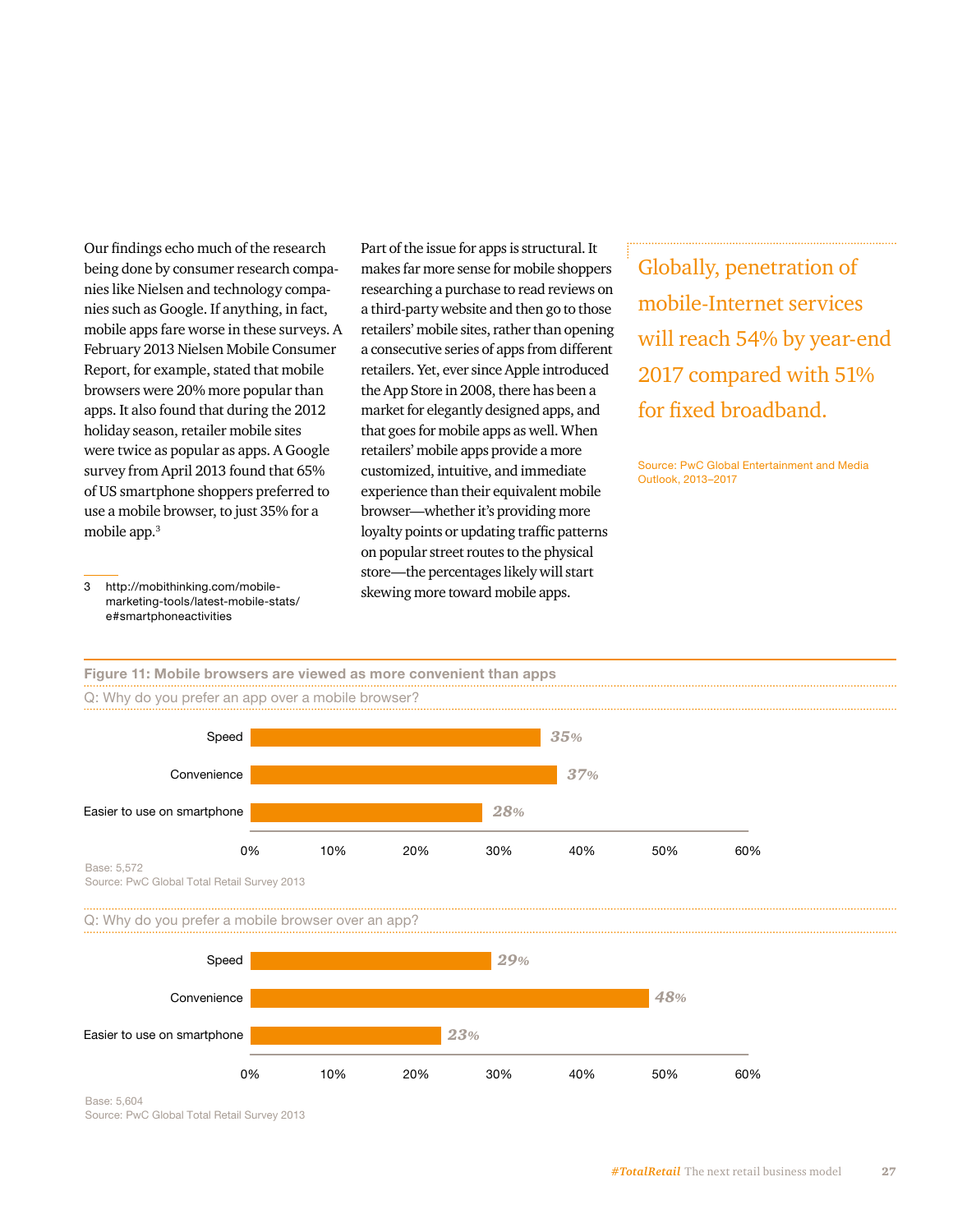

For those in our survey who identified themselves as mobile phone shoppers, 89% compared prices on their devices, and 91% researched products.

#### *Business model implication: If the business can afford it, ramp up apps to improve the experience but make sure the mobile site is optimized*

Companies still are testing the waters in terms of how much to invest in mobile apps. One refrain we have heard from some clients is that since their mobile web presence is doing the job, they don't have a major incentive to build out mobile apps.

From a business model point of view, the answer is that companies need to invest in both platforms, because they largely appeal to different segments of customers. Brand loyalists deem it worthwhile to download a retailer's app because they are particularly eager for that retailer's content, personalized promotions, speed, and loyalty reward points. Casual shoppers, on the other hand, are unlikely to make the effort to download an app and will shop online with that store only if the store website is optimized for their devices. Shoppers want to know that the size resizes correctly for the screen, the graphics don't break up, it's clear how to purchase and pay, and one can make the transaction quickly and painlessly. In a sense, one could say that the mobile site is more about acquiring new and casual customers, and the app is more about appealing to loyal online customers.

Most large retailers do offer mobile apps but, precisely because current customer sentiment wavers between apps and the mobile browser, haven't invested as much as they otherwise might. Of course, a lack of investment undermines the various innovations that, in turn, would help drive consumers to the mobile app. So what is the bottom line? Optimizing the website for mobile shopping is the first priority, but make sure the store app is world class as well.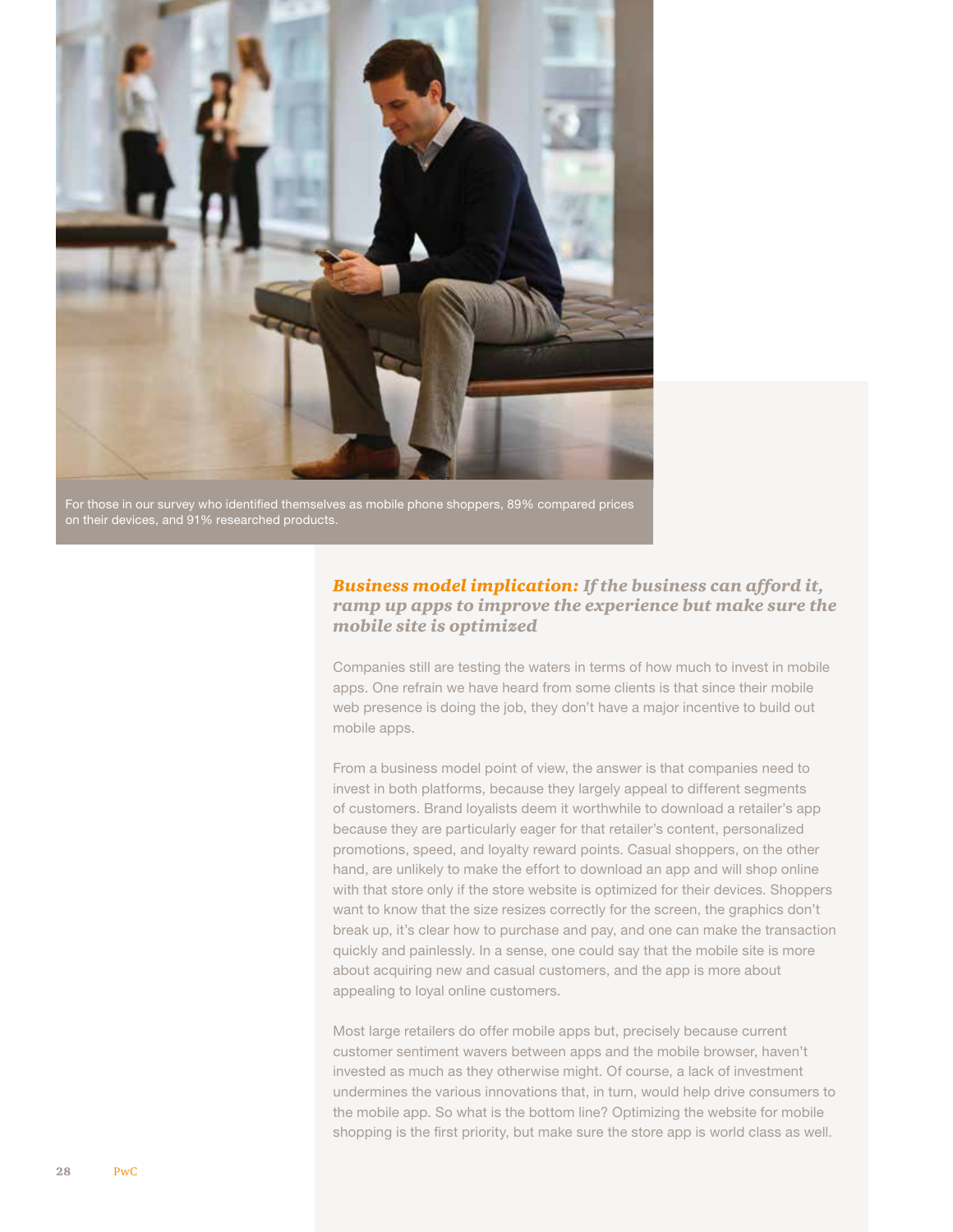## *Two-way social media engagement* Modern consumers don't want to just shop—they want to be heard.

Social media and its effect on society is a subject about which everyone seems to have an opinion, even those who never post on Facebook or get around to tweeting their reaction to the current news stories. With social engagement now a cultural preoccupation in many countries, global consumers simply expect their favorite retailers to be active online, ready to interact at any hour.

#### *The thrill of discovery*

This situation might seem a daunting prospect to retailers, but it's actually an enormous opportunity. Social media enables companies to create meaningful, connected experiences for both long-time and—even more important —would-be customers. For example, 59% of our global sample told us that they discovered a brand on social media in which they subsequently developed an interest (for our survey, we identified "brands" as manufacturers, in order to differentiate them from retailers in some specific questions).

The fact is, consumer packaged goods companies, generally, are a little further along on the continuum than retailers when it comes to social media engagement. They particularly are good at engaging consumers in ways not necessarily limited to specific products or services. Red Bull's extreme sports videos on YouTube are a classic example of a brand using an experience to market its products. Another example

4 GMA/PwC 2013 Financial Performance Report, page 45

is Miller Lite's sponsorship of NASCAR driver Brad Keselowski, whose Twitter activity famously included an in-race tweet when a competition was briefly halted.4 But retailers, too, can engage in this manner. Even century-old retail brands can be new brands to someone, and those discoveries drive business in the form of increased brand awareness, preference, and loyalty.

**Figure 12: Electronics and apparel top social media shopping categories** Q: Have you researched, browsed, or bought products using social media in any of the following product categories? Select all that apply.



Base: 9,476 Source: PwC Global Total Retail Survey 2013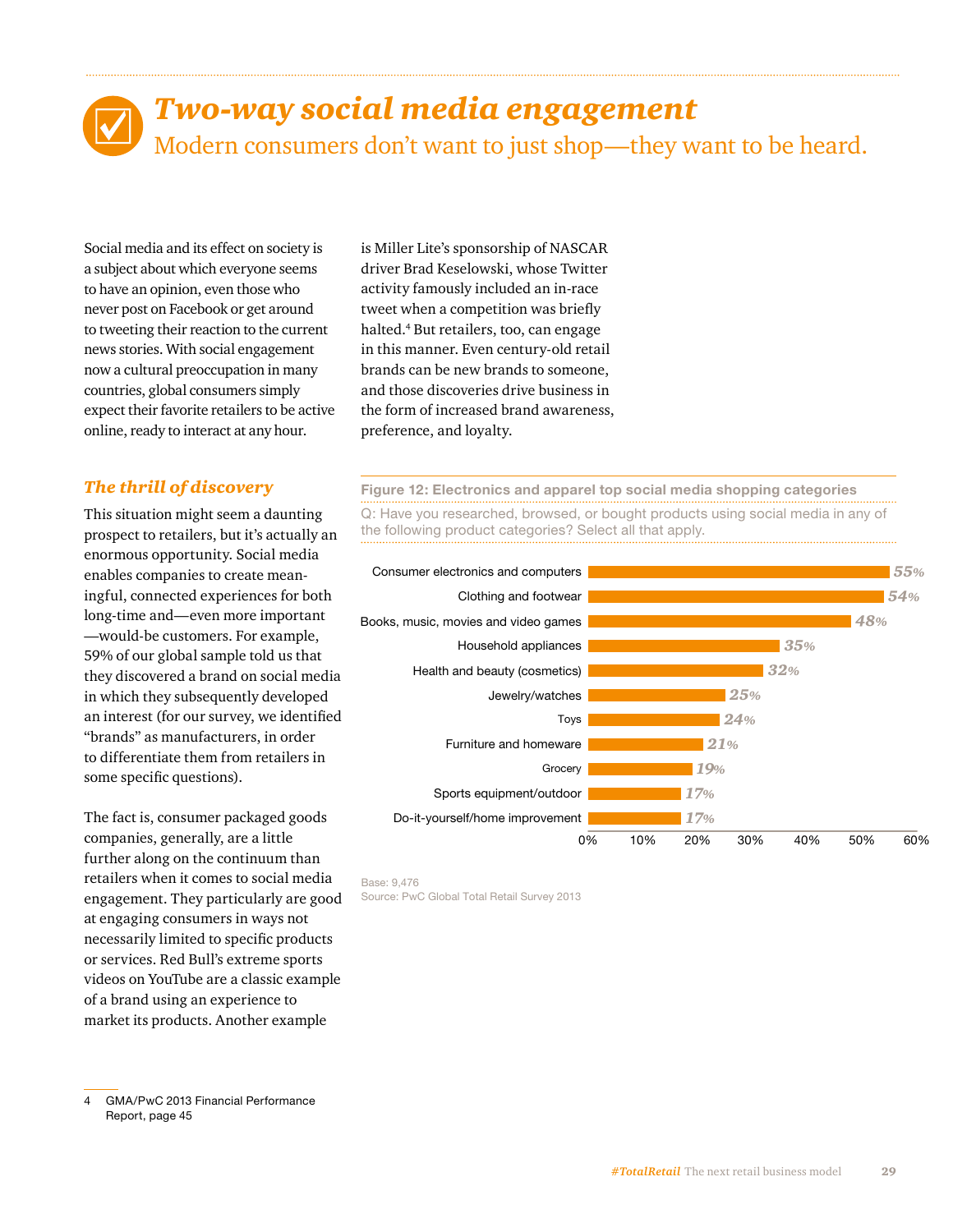Instead of simply doing the minimum when it comes to social media, retailers need to invest where they can make the truest customer engagement.

#### *In terms of engagement with retailers and brands, social media has arrived*

This year's survey data illustrates just how engaged our global survey sample is with their favorite brands and retailers via social media. Out of more than 15,000 global online shoppers, 59% said they followed favorite brands or retailers via social media. When it comes to interacting with those retailers or brands, 51% said they did this. Some of those interactions likely were comments about an experience with a product or brand, as 56% of our global sample said they provided such comments. And social media even seems to have gotten traction as a transactional "storefront" of sorts, as 48% of our global sample said they bought products via social media, which is an extraordinary change from our last survey, when just 12% said they purchased products via social media.

But customers can purchase their products in any number of ways; the purchasing aspect of social media really is beside the point. The real point is that enthusiasm for social media is driving consumers to engage, comment, and even effect change at retailers and brands. When we asked our survey participants what attracted them to a particular brand's website, 15% wanted to provide feedback on an experience with the brand, up from the 11% who answered similarly in our last survey. So while most companies have entered the social media arena, they will discover that launching Facebook pages, opening Twitter accounts, or building a YouTube presence won't be enough to meet this consumer expectation. Companies must think about their investments in social media as a journey toward increasing internal capability and true consumer engagement.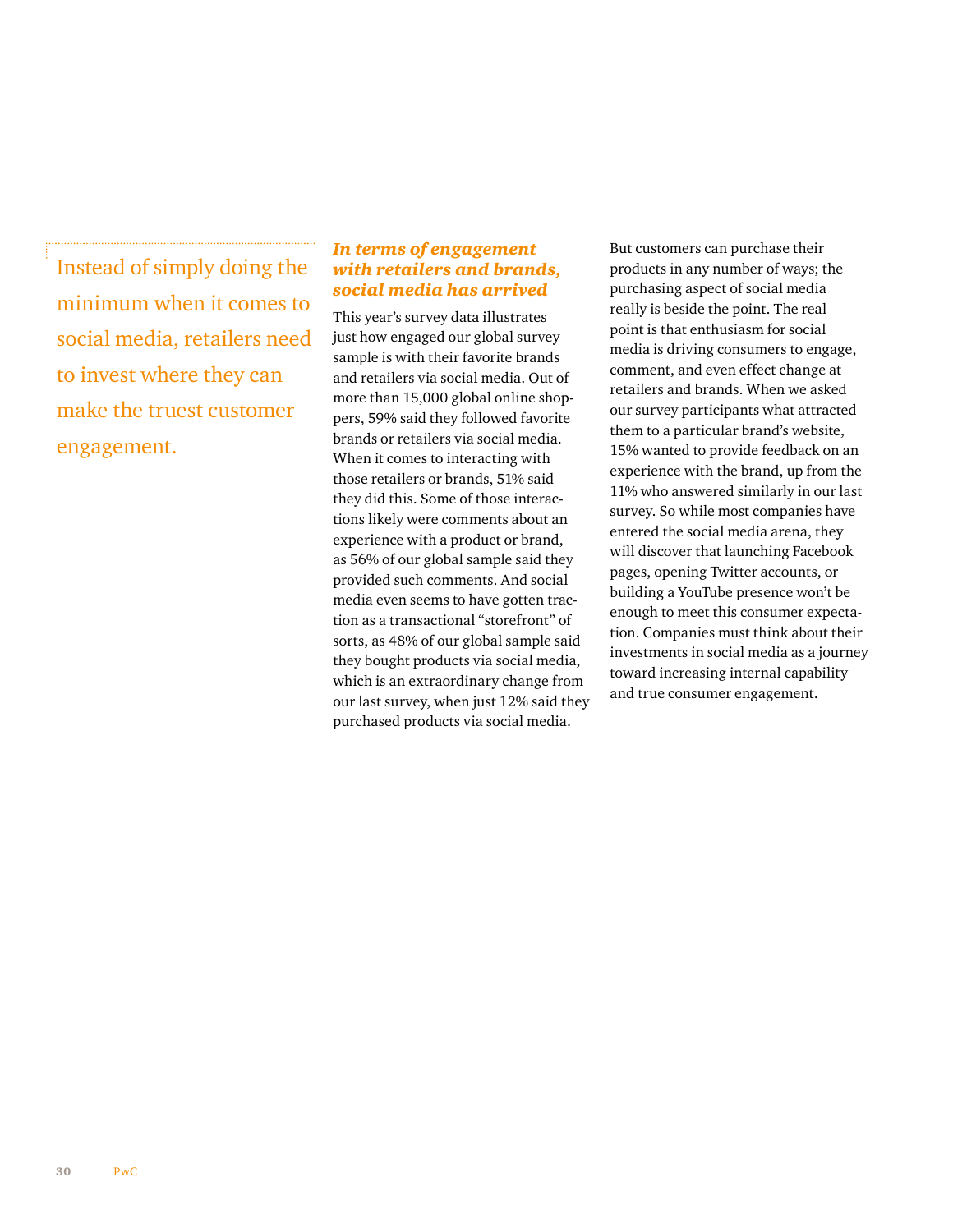#### *Business model implication: Most retailers need to reverse their organizational approach to social media*

Despite the growing degree of engagement with retailers and brands that we document in this survey, we believe that retailers, so far, are doing much too little to take advantage. The typical retail social media strategy today, not surprisingly, actually mirrors the traditional marketing strategy: broadcast a new product through social media channels, send out promotions and coupons, gather data on the relative success of the product launch, and then, last, listen to—and address—individual customer comments and complaints.

We think retailers should be taking these actions in the reverse order. Really using the power of social media involves listening to customers commenting on similar brands and products; transforming portions of that commentary into actionable data; using that data to spark product ideas; reaching out to customers via social media to see what they think of those ideas; and, finally, "broadcasting out" that new product selection. That's the end state. To get there, a retailer's social media plan should, broadly:

- Support brand objectives but at a realistic level of investment to which management can fully commit. In other words, the entire marketing team can't become the social media team; that's an over investment.
- Engage consumers with one, centralized brand voice. At some companies, both retailers and CPG companies alike, social media management still is done through multiple, location-based channels.
- Specify which employees in the organization will participate in the online conversation on behalf of the brand, and then train them in the centralized brand voice.
- Decide what kind of premium the company will put on responding to both positive and negative comments. Some retailers engage third parties to track, monitor, and even respond to social media comments from a carefully crafted, approved menu of responses.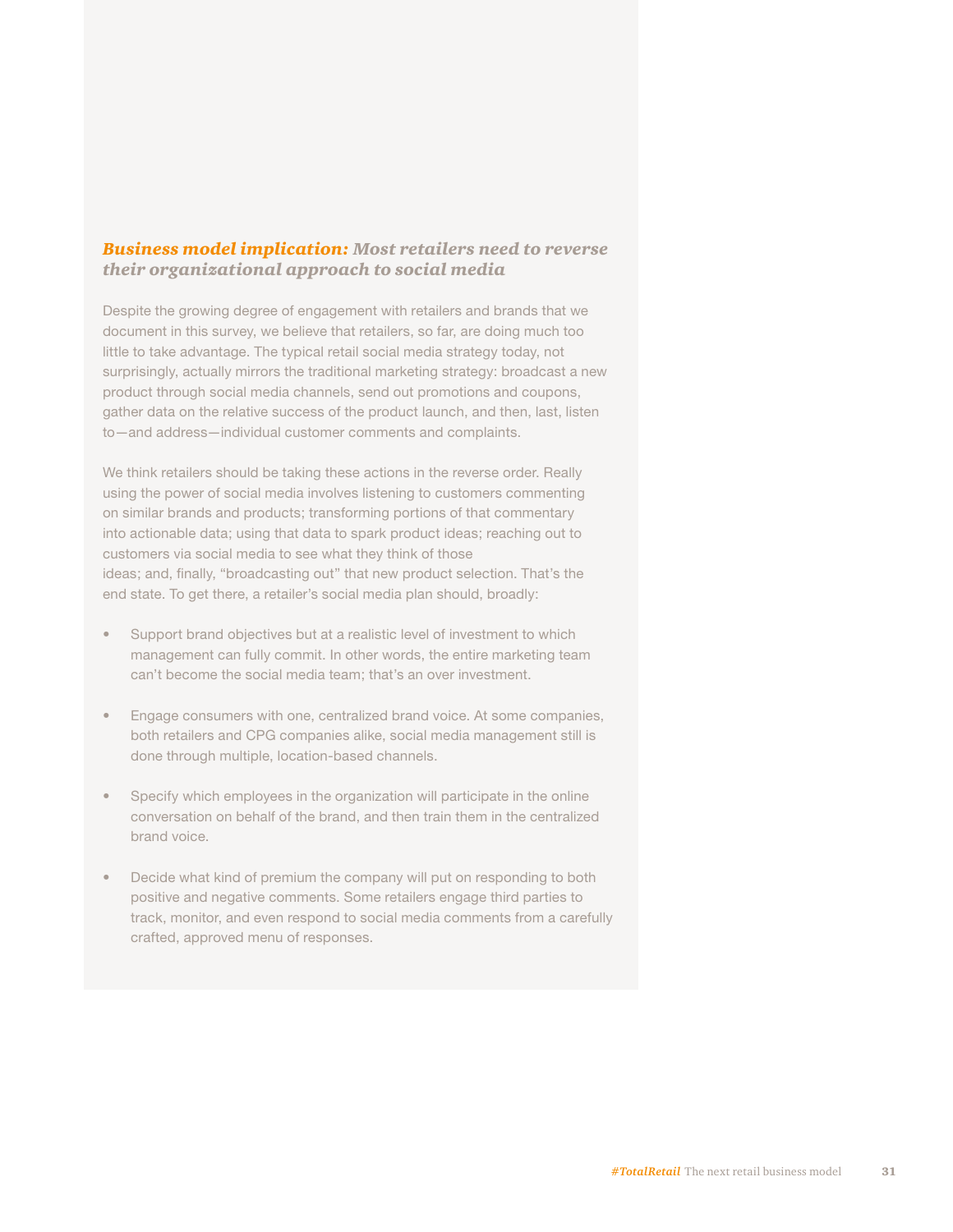## *"Brands" act like retailers, and we'll treat them that way*

The "last mile" is moving out of the store, and that's where manufacturing brands are making their pitch.

> From our data, it's clear that, in the span of one year, the gray area of overlap between manufacturers and retailers has virtually been extinguished. When it comes to actually making a purchase, consumers make few distinctions between manufacturers and retailers.

#### *Direct-to-consumer comes of age*

When we asked direct-to-consumer questions in this year's survey, we explained in our questionnaire that manufacturing companies "are increasingly offering products directly to consumers, bypassing retailers," so we could be confident that our survey respondents understood the context of our questions. With this background, just 22% of our total global sample told us that they didn't shop directly from manufacturers. As one country example, last year, 52% of our US survey sample said they made purchases directly from manufacturing brands, while in this survey, 70% of US participants said they did so.

#### **Figure 13: Shoppers increasingly are willing to bypass retailers**

Q: Please indicate if you have bought directly from the manufacturer online in each product category. Select all that apply.



Base: 15,079 Source: PwC Global Total Retail Survey 2013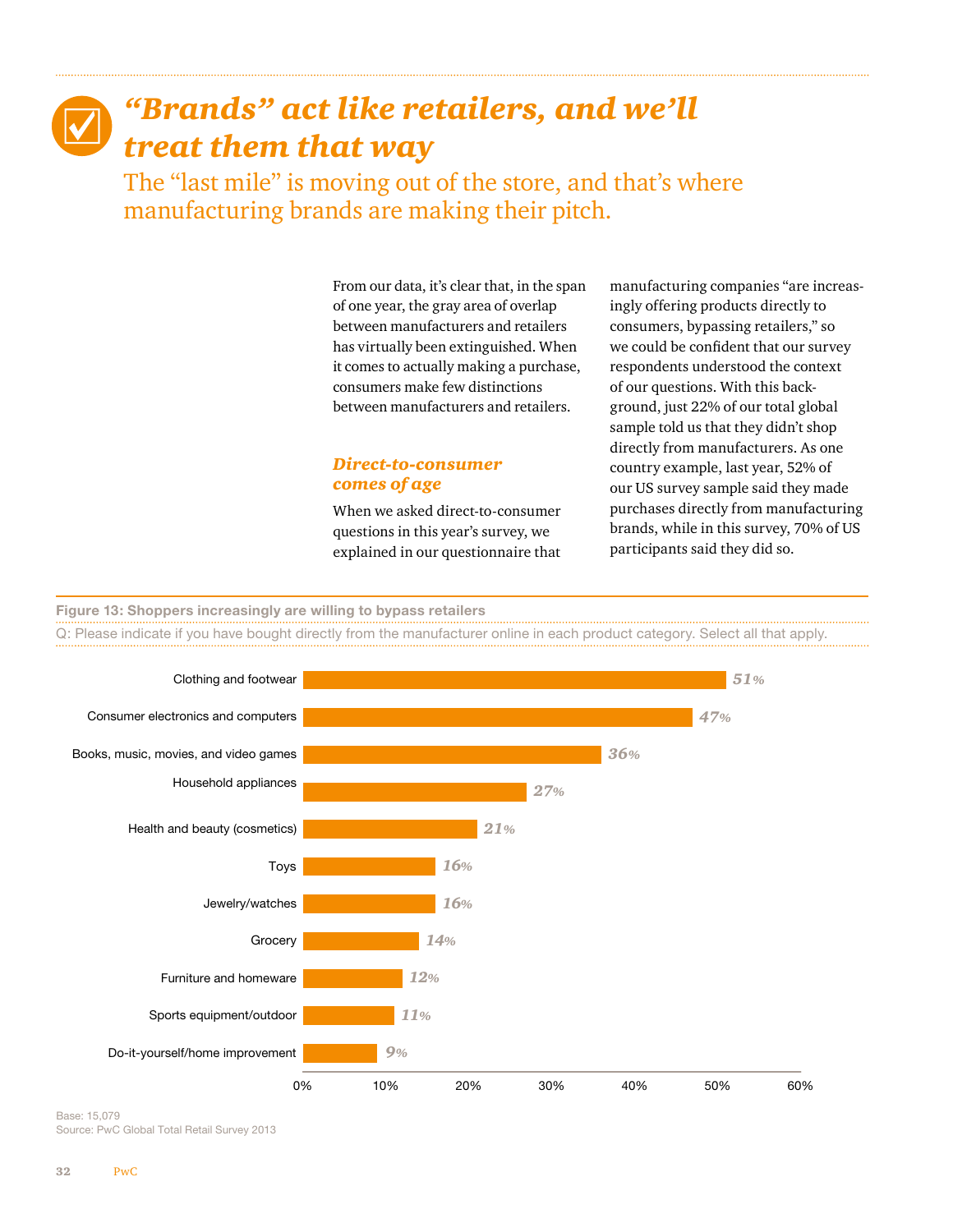The reasons our survey participants gave for shopping at brand websites ran the gamut.<sup>5</sup> Fifty percent noted the lower prices, 37% said there was more choice, and 29% chose "good stock availability." A couple of worrisome data points for retailers suggest that some of these direct-to-consumer shoppers did so for intangible, brandrelated reasons, with 12% saying "the brand has everything I need" and 11% selecting "love of brand/loyalty." Why is this worrisome? Because brand is where manufacturers tend to hold an intrinsic advantage over retailers; after all, the items being shopped for generally are associated with the brands that produce them. If an excellent online shopping customer experience can be developed by manufacturers, retailers potentially face relegation to permanent secondclass status.

#### *Business model implications: While direct-to-consumer is a threat to Total Retail, extending a hand to consumer packaged goods companies may be the smartest move*

Retailers are not standing still as brands pursue transactional platforms to sell directly to consumers. They continue to pursue their own private label brands. In addition, retailers are also partnering with manufacturers to share consumer insights and collaborate on category management in order to enlarge the pie and drive more success for both.

In fact, our data contain indications that this approach may be working in some product categories. The most popular product category in our survey for buying directly from brand websites, for example, is clothing and footwear, at 51%. Since this is one of the most challenging product sectors for retailers when it comes to managing returns and inventory, it might make sense for brands to get more involved in selling these products directly. In a way, the brands would be doing retailers a favor by mitigating some of the retailers' supply chain logistics issues. High-fashion items, for example, are notorious for customer returns.

Another factor to consider for retailers, however, is that manufacturers are not always keen to bypass retailers. After all, retailers are a manufacturer's main customers, and when sales from a retailer are high enough, many manufacturers would not risk upsetting this relationship for an uncertain foothold in direct-toconsumer. With a more fragmented retail landscape, it is a different ball game altogether. Hence, brand manufacturers tend to adapt their direct-to-consumer strategy by product category, geographic region, and market position.

<sup>5</sup> Survey respondents could choose as many of the 11 reasons as they wanted.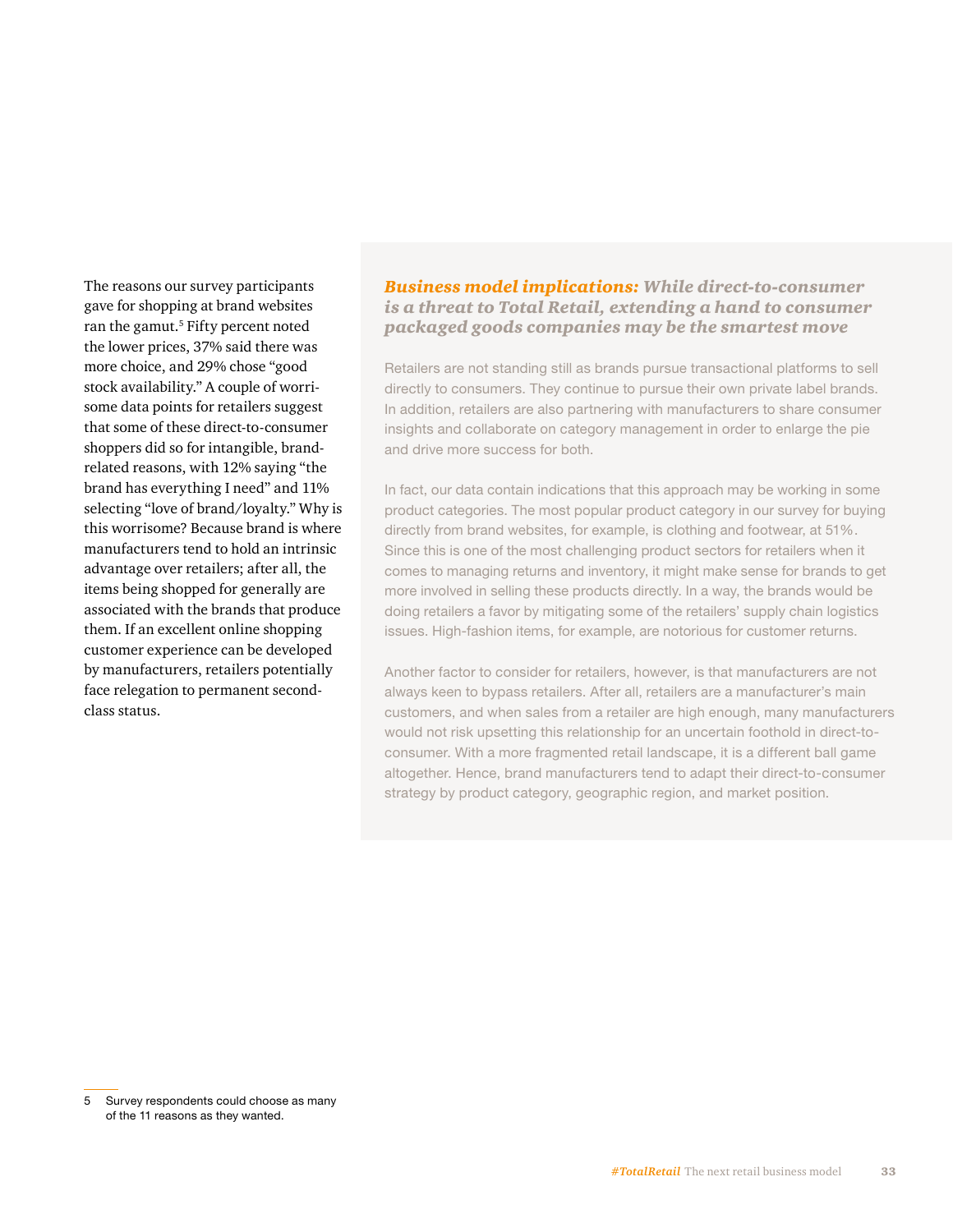## *Final thoughts on the next retail business model*

## *In today's environment, global retailers* face many hurdles to growth,

ranging from value-conscious shoppers to the direct -to-consumer phenomenon to hard-to-crack emerging markets. The key is a business model that yields the most actionable information.

> In PwC's 17th Annual Global CEO<br>Survey, 91% of retail CEOs said the<br>were "concerned" about shifts in<br>consumer behaviors, with 28% saying n PwC's 17th Annual Global CEO Survey, 91% of retail CEOs said they were "concerned" about shifts in they were "extremely concerned."

In addition, 80% of retail CEOs said technological advancement was the global trend that would transform their business most over the next five years.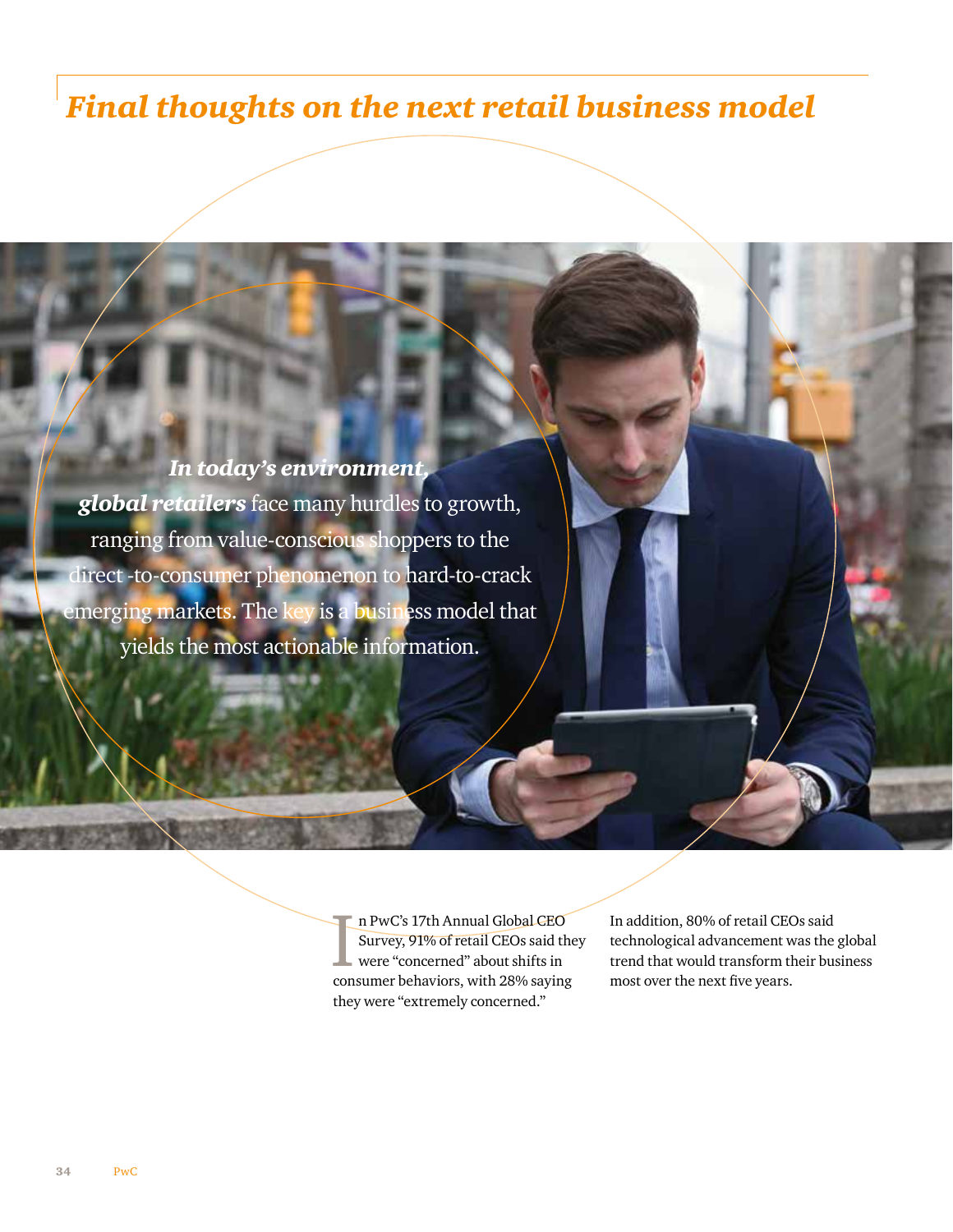So the recognition of a changing world—and the need to understand how technology affects consumers is there. The question is whether, in response, retailers have the institutional know-how and willingness to be able to create the next retail business model. For example, in a study published in November 2013, it's clear that most retailers still are under investing in areas they already know represent the future of their business.6 According to the survey, 50% of retailers said they were not spending enough on web and mobile, while 45% admitted that they also were underspending on business intelligence and analytics.

Why is this? Part of the answer certainly resides in a business model that currently is not aligned with increasingly sophisticated and demanding customers. While we have touched on many aspects of how the retail business needs to be changed, perhaps the changes are best understood in terms of an evolution. Retailers, and for that matter consumer packaged goods companies, have long focused their business model innovations on

process and efficiency such as incremental improvements in procurement or reductions in the cost of overhead. But to succeed today, small innovations and supply chain improvements cannot differentiate a retailer. The retail business model needs to be grounded in the right front-office and back-office technologies: It needs a structure for organizational change and performance measurement and a supply chain that, real time, reflects what customers want and where and when they want it. Last but not least, the model requires a mechanism for getting the most out of the vast ocean of customer analytics that only is going to grow larger every day.

The four building blocks of the next retail business model: organizational change, integrated technology platforms, customer analytics, and supply chain optimization.

<sup>6</sup> "The New Cost Structure of Retail IT," Q4 2013, EKN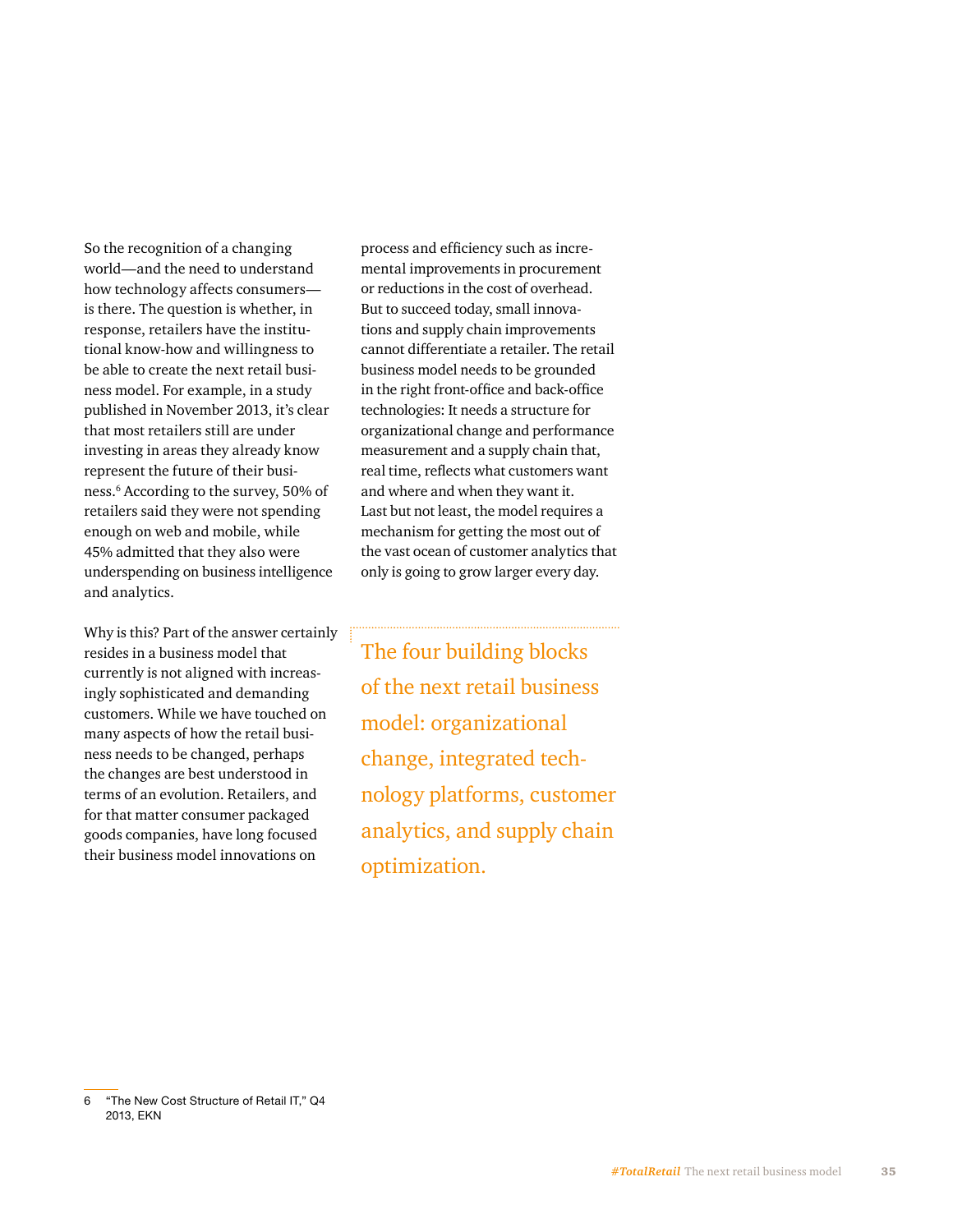## *Survey methodology*

PwC administered a global survey to understand and compare consumer shopping behaviors and the use of different retail channels across 15 territories: Brazil, Canada, China and Hong Kong, France, Germany, India,

Italy, Middle East, Netherlands, Russia, South Africa, Switzerland, Turkey, UK, and US. PwC conducted 15,080 online interviews during July and August 2013.



Note: Turkey has been excluded from the employment status chart as different employment status categories were presented to Turkish respondents. Source: PwC Global Total Retail Survey 2013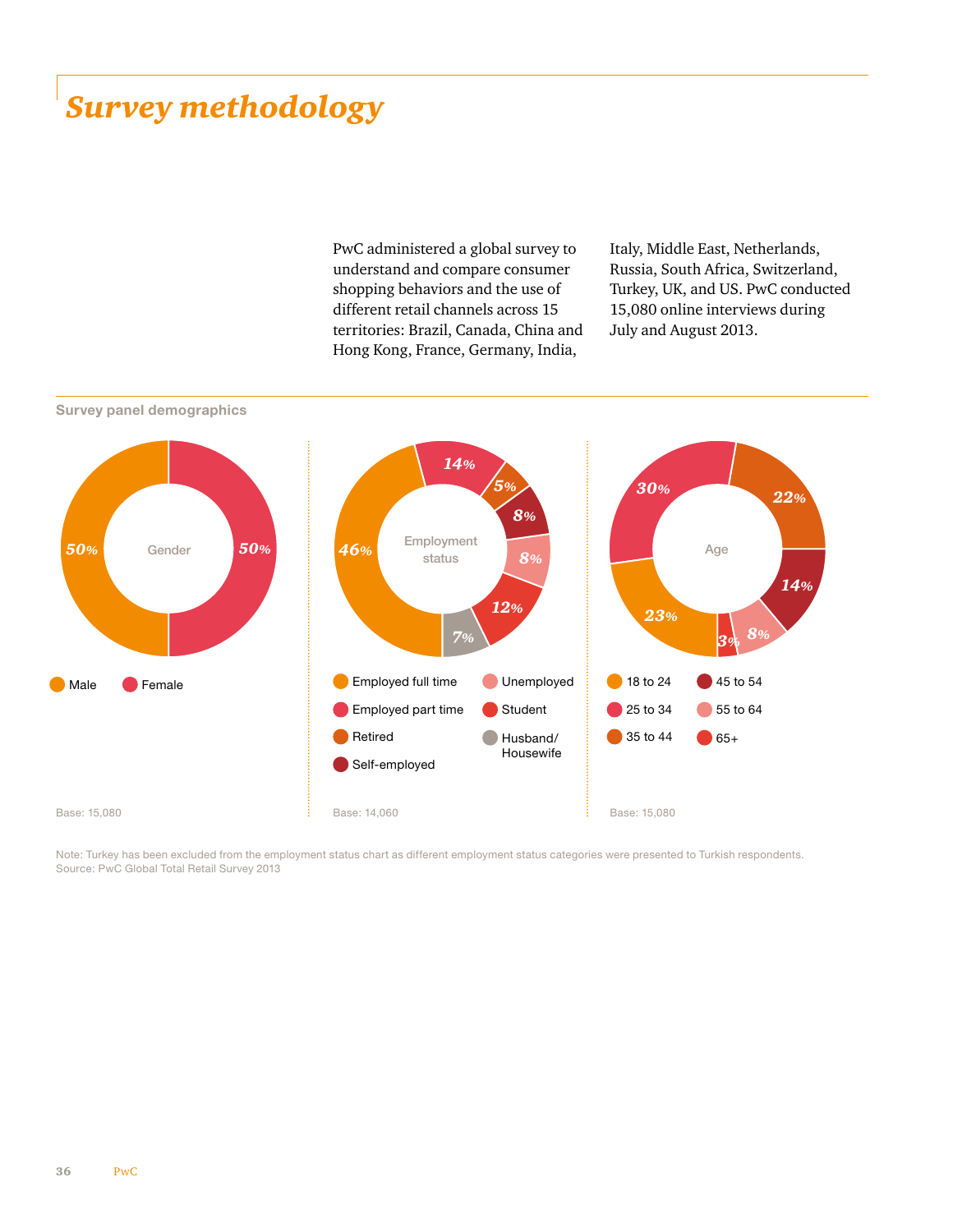## *For more information*

#### *Global R&C Leader*

**John Maxwell** T: +1 646 471 3728 E: john.g.maxwell@us.pwc.com

#### *Brazil*

**Ricardo Neves** T: +55 (11) 3674 3250 E: ricardo.neves@br.pwc.com

#### *Canada*

**Alain Michaud** T: +1 514 205 5327 E: alain.michaud@ca.pwc.com

#### *China and Hong Kong*

**Michael Cheng** T: +852 2289 1033 E: michael.wy.cheng@hk.pwc.com

#### *France*

**Sabine Durand-Hayes** T: +33 (1) 56 57 85 29 E: sabine.durand@fr.pwc.com

*Germany* **Gerd Bovensiepen** T: +49 211 981 2939 E: g.bovensiepen@de.pwc.com

*India* **Rachna Nath** T: +91 22 6669 1539 E: rachna.nath@in.pwc.com

*Italy* **Elena Cogliati**  T: +39 (2) 7785 567 E: elena.cogliati@it.pwc.com

#### *Middle East*

**Anil Khurana** T: +971 (4) 304 3100 (ext. 3652) E: anil.khurana@ae.pwc.com

**Norma Taki** T: +971 (4) 304 3571 E: norma.taki@ae.pwc.com

#### *Netherlands*

**Marc Diepstraten** T: +31 (0) 88 792 63 58 E: marc.diepstraten@nl.pwc.com

#### *Russia*

**Martijn Peeters** T: +7 495 967 6144 E: martijn.peeters@ru.pwc.com

#### *South Africa*

**John Wilkinson** T: +27 21 529 2086 E: john.wilkinson@za.pwc.com

#### *Switzerland*

**Mike Foley** T: +41 (0) 58 792 8244 E: mike.foley@ch.pwc.com

#### *Turkey*

**Adnan Akan** T: +90 212 326 6104 E: adnan.akan@tr.pwc.com

#### *UK*

**Mark Gill** T: +44 (0) 20 7804 2883 E: mark.gill@uk.pwc.com

#### *US*

**Steve Barr** T: +1 415 498 5190 E: steven.j.barr@us.pwc.com

#### *Contacts Project direction*

Mike Brewster Michael Brigoli

#### *Design*

Colleen Donato

#### *Additional thanks*

Sérgio Alexandre Ilya Bahar Anja Birkelbach Cécile Bouzereau Angela Chambliss Olivier Colomb Susan Eggelton Anne-Lise Glauser Amie Hinderliter Jeffrey Holmes Mark Hudson Jorge Inafuco Tom Johnson Wasim Kamhawi Ron Klein Roderick Koe Esther Mak Sabrina McColgan Colin McIlheney Gianluca Meardi Claire-Louise Moore Nicole Norton Sean O'Driscoll Oz Ozturk Shenaaz Peer Mark Pinkerton Stephanie Rumpff Louise Scutt-Richter Matthew Tod Supriya Verma Reggie Walker Rik Wenting